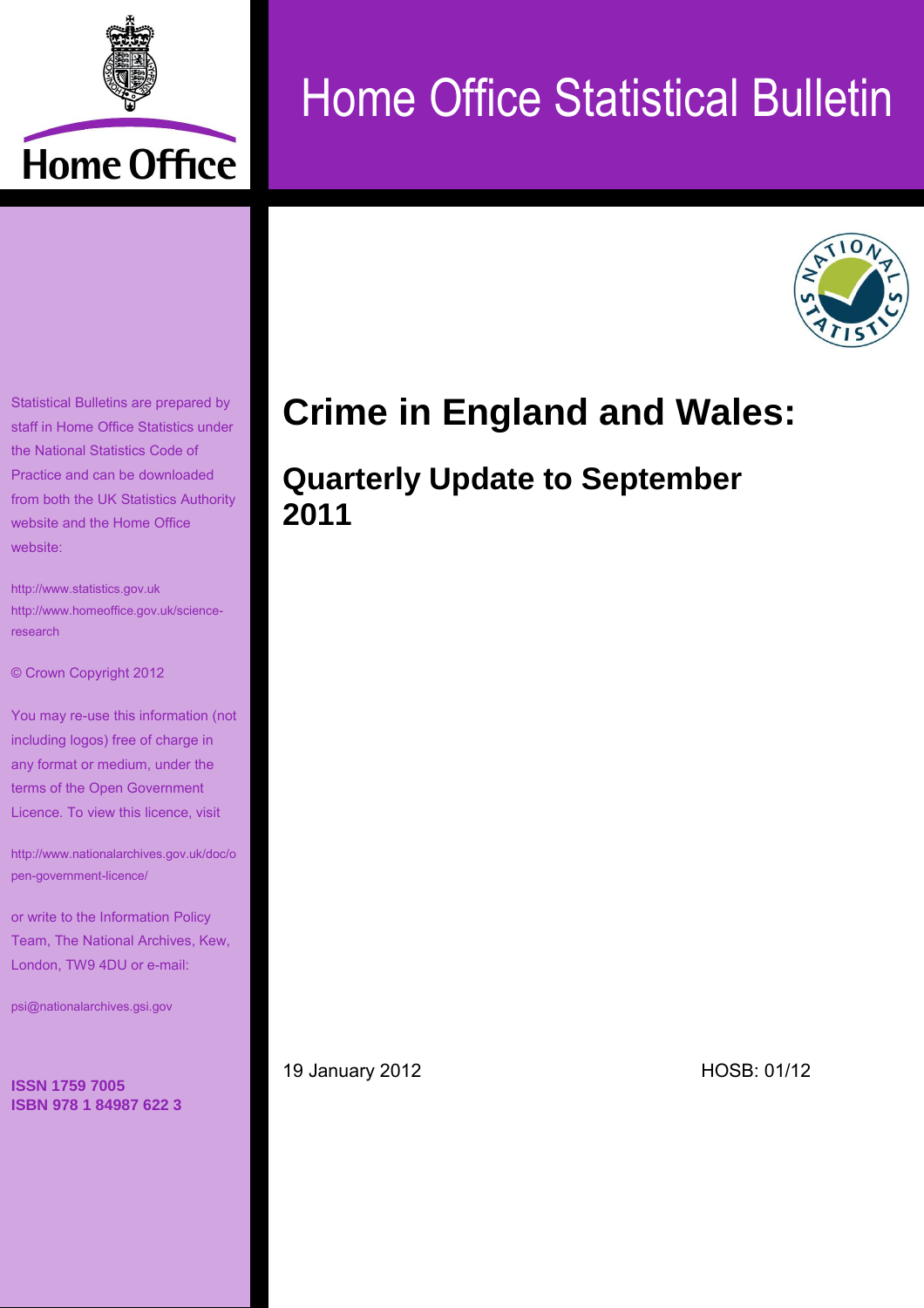## **Crime in England and Wales:**

### **Quarterly Update to September 2011**

#### **19 January 2012 01/12**

This Quarterly Update presents the most recent crime statistics from two different sources: the British Crime Survey (BCS) and police recorded crime. Neither source provides a total count of crime and each has its strengths and weaknesses. However, by presenting findings from the two series together we aim to present a fuller picture of crime in England and Wales. For further information about the statistical sources refer to the [User Guide to Home Office Crime Statistics](http://www.homeoffice.gov.uk/publications/science-research-statistics/research-statistics/crime-research/user-guide-crime-statistics/) (Home Office, 2011). The Update focuses on the latest figures and shorter-term trends; discussion of longer-term trends can be found in ['Crime in England and Wales 2010/11'](http://www.homeoffice.gov.uk/publications/science-research-statistics/research-statistics/crime-research/hosb1011/?view=Standard&pubID=908823) (Chaplin *et al.*, 2011).

The BCS results are based on interviews conducted in the year ending September 2011. Recorded crime figures relate to crimes recorded by the police in the year ending September 2011. Tables published alongside this bulletin, and additional commentary in Annex B, provide a breakdown of police recorded crime by month so that users of the statistics can see the impact on the statistics of the disturbances in a number of urban areas in England in August 2011.

#### **MAIN POINTS**

- Based on British Crime Survey (BCS) interviews in the year to September 2011, there was no statistically significant change in the estimated number of crimes compared with the previous 12 months. The number of crimes recorded by the police fell by four per cent in the year ending September 2011 compared with a year earlier.
- There were decreases in all the main police recorded crime offence groups except robbery and other theft offences (which both increased by 4%) compared with the previous 12 months.
- Overall BCS personal crime showed a statistically significant increase of 11 per cent compared with the previous year.
- Police recorded crime figures showed a fall of four per cent in domestic burglaries compared with the previous year; but no change in the number of other burglaries. The apparent increase (of 5%) in the number of BCS burglaries was not statistically significant, and the underlying trend in BCS burglary has remained fairly flat since 2004/05.
- Both series showed falls in vandalism offences in the year to September 2011, with BCS vandalism down seven per cent compared with the previous year and police recorded criminal damage down 11 per cent.
- There was an increase of four per cent in police recorded 'other theft' figures; and within this category an eight per cent rise in 'theft from the person' offences. The apparent increases in BCS 'other personal theft' and 'theft from the person' were not statistically significant and analysis of the underlying trends since 2004/05 does not suggest strong evidence of a rise in such offences. However, although the apparent increase (of 4%) in BCS 'other household theft' was not statistically significant, there is some evidence of an overall upward trend in this category.
- There was a 19 per cent fall in the number of offences involving firearms recorded by the police compared with the previous 12 months (from 7,749 to 6,285 offences).
- BCS measures of confidence in the police all showed statistically significant increases. For example, 57 per cent of people agreed that the police and local council were dealing with the anti-social behaviour and crime issues that matter in their area, up from 52 per cent in the previous year.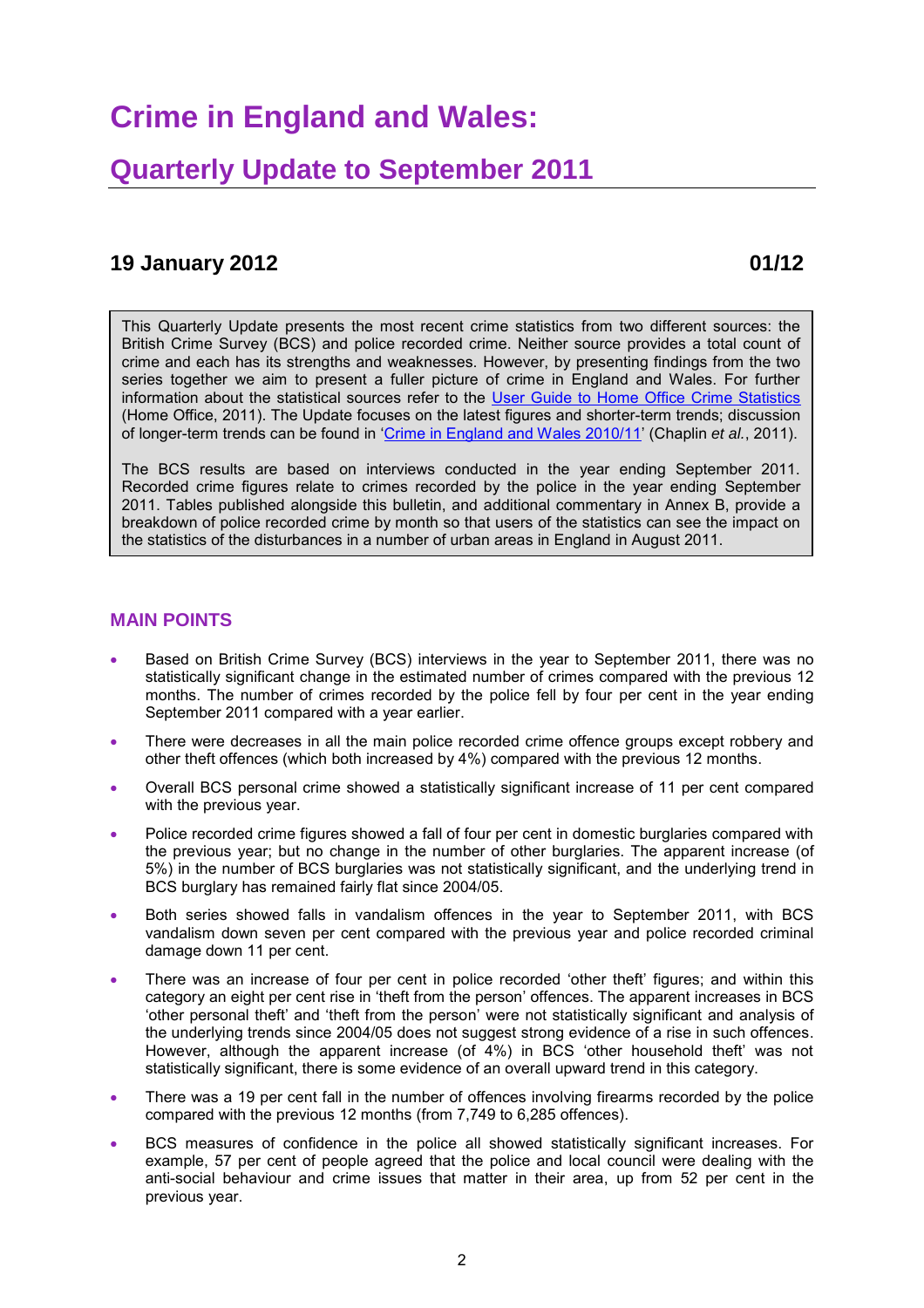This statistical bulletin is a National Statistics output produced to the highest professional standards and free from political interference. It has been produced by staff working in the Home Office Statistics Unit in accordance with the Home Office's Statement of Compliance with the Code of Practice for Official Statistics which covers our policy on revisions and other matters. The governance arrangements in the Home Office for statistics were strengthened on 1 April 2008 to place the statistical teams under the direct line management of a Chief Statistician, who reports to the National Statistician with respect to all professional statistical matters.

However, to further demonstrate the independence of the production of these figures, the Home Secretary accepted a recommendation from the National Statistician that future responsibility for the publication of crime statistics should transfer to the Office for National Statistics from 1 April 2012.

#### **LEVELS OF CRIME**

 $\overline{a}$ 

This Quarterly Update presents the most recent crime statistics for England and Wales from two different sources: the British Crime Survey (BCS) and police recorded crime. Neither source provides a total count of crime and each has its strengths and weaknesses. This Update focuses on the latest figures and short and medium-term trends; discussion of longer-term trends can be found in 'Crime in [England and Wales 2010/11'](http://www.homeoffice.gov.uk/publications/science-research-statistics/research-statistics/crime-research/hosb1011/?view=Standard&pubID=908823) (Chaplin *et al.*, 2011). It should be noted that in this Quarterly Update, six months of the data reported on overlap with the data contained in the annual bulletin; this Quarterly Update covers data for the 12 months from October 2010 to September 2011 while the annual volume reported on data for April 2010 to March 2011. The 12 months reported here includes the month of August 2011 when there were disturbances in a number of urban areas in England.

Based on interviews in the year to September 2011, there was no statistically significant<sup>1</sup> change in the level of BCS crime compared with the year ending September 2010 (Figure 1 and Table 1). However, the overall level of notifiable<sup>2</sup> crime recorded by the police in the year ending September 2011 decreased by four per cent compared with the previous year (Figure 2 and Table 2).

On the face of it, this set of headline figures suggests some discrepancies between the two sources with, as shown below, apparent divergence in figures for domestic burglary, violent crime and vehicle crime. However, it should be borne in mind that estimates from the BCS are subject to a degree of variation as a result of sampling, and this fluctuation can result in apparently large year-on-year changes. This effect can be more prominent during a period when the underlying trend is fairly flat (as has been the case for some BCS crime types since 2004/05). Putting the latest estimate in the context of a longer-term trend can assist in the interpretation of the most recent figures. To aid interpretation, trends since year ending September 2005 are presented in Annex C and this is drawn on in the commentary below.

BCS estimates for the year to September 2011 showed no statistically significant change in overall household crime compared to the previous year. The overall estimate of BCS personal crime showed an 11 per cent increase on the figure for the previous year (Table 1). However, despite this latest increase, the medium-term trend is fairly flat and the estimated number of personal crime incidents, at 3.9 million, is broadly similar to levels seen since the BCS year ending September 2005 (Annex C, Figure C10).

BCS interviews for the year to September 2011 showed no statistically significant change in the levels of violence compared with the year to September 2010 (the apparent 9% increase was not statistically significant). Put in the context of a time series, these latest estimates are not statistically significantly different from estimates since 2004/05 and do not provide evidence of an upward trend in BCS violence (Figure C9). The level of violence against the person<sup>3</sup> recorded by the police showed an eight

<sup>&</sup>lt;sup>1</sup> See Section 8 of th[e User Guide to Home Office Crime Statistics](http://www.homeoffice.gov.uk/publications/science-research-statistics/research-statistics/crime-research/user-guide-crime-statistics/) for more information on statistical significance.

<sup>&</sup>lt;sup>2</sup> Notifiable offences include all offences that could possibly be tried by a jury (these include some less serious offences, such as minor theft that would not usually be dealt with in this way) plus a few additional closely related offences, such as assault without injury.

 $3$  Unlike the BCS measure of violence, police recorded violence against the person does not include sexual offences or robbery but does include a range of state based offences such as possession of weapons. Refer to section 5 of th[e User Guide](http://www.homeoffice.gov.uk/publications/science-research-statistics/research-statistics/crime-research/user-guide-crime-statistics/) for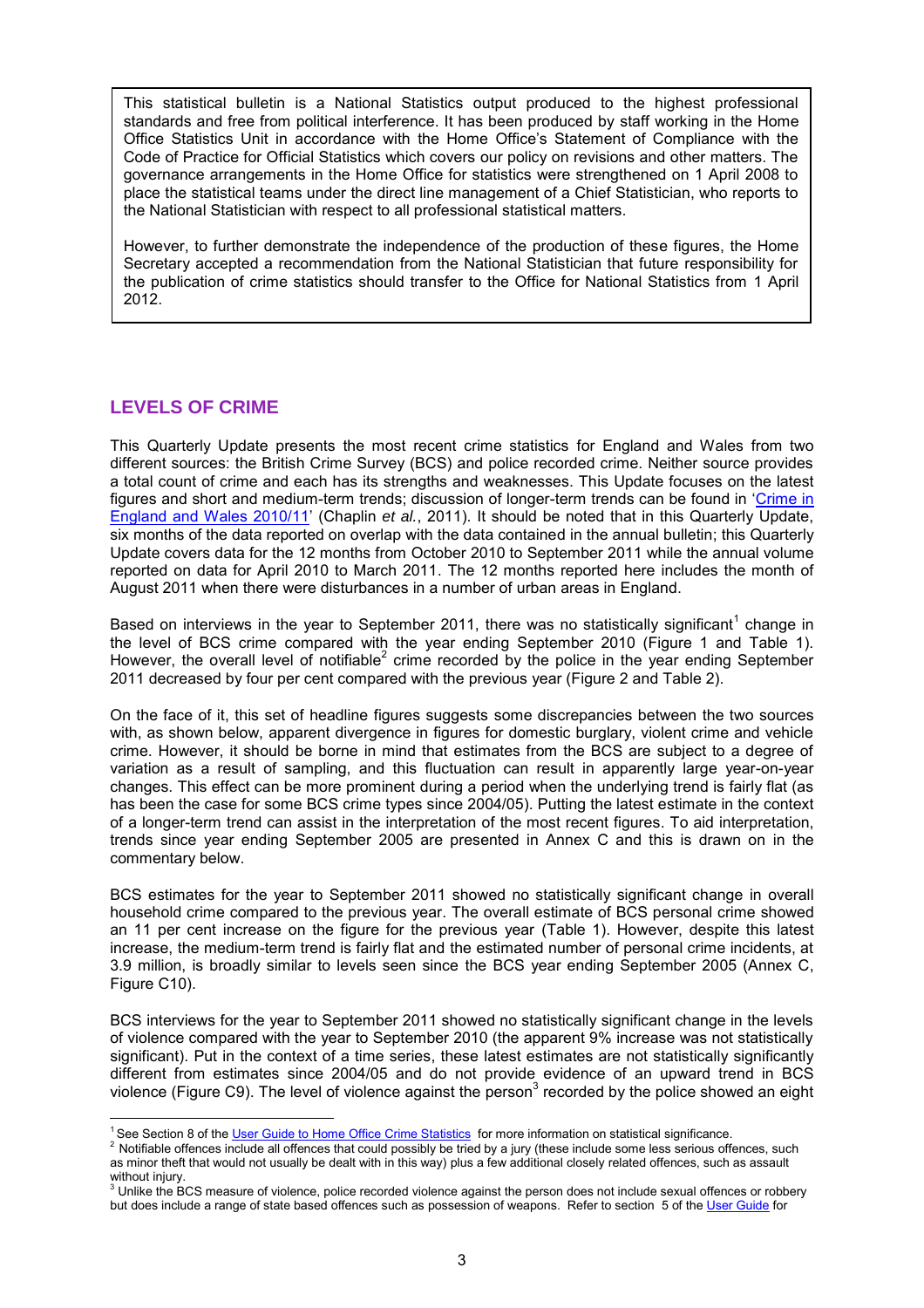per cent fall, compared with the previous year, consistent with the downward trend shown in the number of these crimes in the past five years. Violence with injury fell more, by nine per cent, than violence without injury, which fell by seven per cent.

Police recorded robbery figures showed a four per cent rise in the year ending September 2011 compared with the previous year. The rise has been driven by a five per cent increase in robberies of personal property (e.g. smart phones, bags, and cash) while robberies of business property have fallen (by 6%). Over the past three years robbery rates have been broadly flat.

Robbery is an offence which is concentrated in metropolitan areas, with around 50 per cent in the last year being recorded in London. A breakdown by force<sup>4</sup> shows the national increase has been driven by a 13 per cent rise in the Metropolitan Police force area, and a 10 per cent increase in the West Midlands. However, some other metropolitan forces, such as Greater Manchester showed decreases in robberies compared with the previous 12 months (down 14%).

The number of robberies involving knives showed a larger increase, at ten per cent, than for robberies overall, in the year ending September 2011 (from 13,971 to 15,313 offences; excludes West Midlands Police<sup>5</sup>). More details are presented in Annex A.

Police recorded crime provides information on a number of further types of crime, such as sexual offences. Police recorded sexual offences fell by one per cent compared with the previous year. Within this category, most serious sexual crime increased by two per cent. This continues the pattern of increases in reporting and recording of such crimes seen since 2009, although the rate of increase appears to be slowing. It is known that a high proportion of sexual offences are not reported to the police and increases in recorded figures may represent improved reporting rates rather than increasing victimisation. For these reasons, caution should be used when interpreting trends in these offences (for more information see Chaplin *et al.*, 2011). Other sexual offences decreased by 13 per cent over the same period.

Provisional figures for firearm offences<sup>6</sup> recorded by the police show they account for less than 0.2 per cent of all recorded crime. There was a 19 per cent fall in firearm offences from 7,749 to 6,285 in the year to September 2011 compared with the previous year (Table 2).

There was no statistically significant change in levels of domestic burglaries estimated from the BCS (the 5% rise was not statistically significant). Despite some apparent fluctuations from year to year, the underlying trend has remained fairly flat in the BCS since 2004/05 (Figure C2). Over the same period, the police recorded crime series has seen steady reductions with the latest figures showing a fall of four per cent in domestic burglaries compared with the previous year. There was no change in the number of other burglaries recorded by the police.

The two series are consistent in showing falls in criminal damage/vandalism in the year to September 2011. Police recorded criminal damage showed a decrease of 11 per cent and BCS estimates of vandalism showed a fall of seven per cent. There has been a downward trend in BCS estimates of vandalism since 2005/06 (Figure C1).

The BCS showed no significant change in vehicle-related theft (the apparent increase of 7% was not statistically significant). The underlying trend over the last four years as measured by the BCS has been downwards (Figure C3). Police recorded crime figures showed a fall of eight per cent in the related, but broader offence group of offences against vehicles. All three categories of police recorded offences against vehicles fell, with interfering with a motor vehicle falling by 17 per cent.

Both sources provide some evidence of increases in lower-level theft offences, such as pick-pocketing and theft of unattended property. The police recorded crime category of other theft showed a four per cent increase in the year ending September 2011 compared with a year earlier. BCS interviews showed no significant change in other household theft compared with the previous year. However, the

 $\overline{a}$ 

more information regarding coverage of crime measures.

<sup>4</sup> These are availabl[e at:](http://at/) [www.homeoffice.gov.uk/publications/science-research-statistics/research-statistics/crime](http://www.homeoffice.gov.uk/publications/science-research-statistics/research-statistics/crime-research/hosb0112/)<u>[research/hosb0112/](http://www.homeoffice.gov.uk/publications/science-research-statistics/research-statistics/crime-research/hosb0112/)</u><br><sup>5</sup> Recording practice in West Midlands Police changed during the comparison period. See Annex A for further details.

 $^6$  These firearm offences cover those where a firearm has been fired, used as a blunt instrument against a person or used as a threat. These figures exclude offences involving air weapons.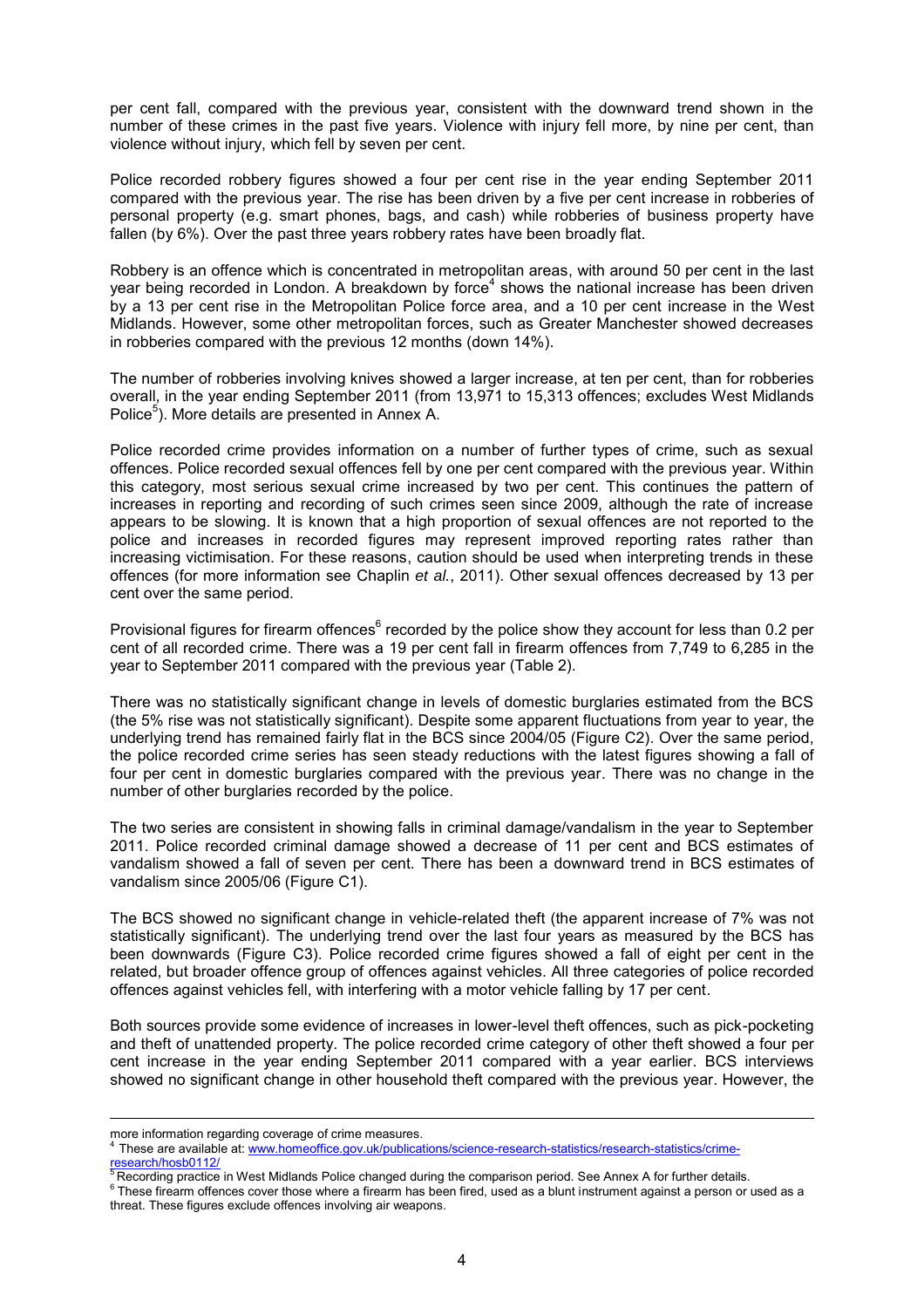apparent increase (of 4%) was the second consecutive, albeit non-statistically significant, annual rise, which might suggest an overall upward trend (Figure C5).

There are important differences between the sources in the coverage of these theft categories; police recorded crime figures for other theft include offences such as theft from the person, shoplifting, bicycle theft, and theft of unattended property (including both offences against individuals and against organisations<sup>7</sup>). By definition, the category of BCS other household theft is restricted to the household population and comprises items stolen from outside the victim's home, for example from the garden. It also includes burglaries of non-connected buildings, such as sheds, and thefts in the victim's dwelling by someone entitled to be there, for example a workman.

There was an eight per cent increase in the number of theft from the person offences (i.e. pickpocketing and snatch theft) recorded by the police in the year to September 2011. Theft from the person is also measured by the BCS; however the apparent 12 per cent increase in such crimes was not statistically significant. Furthermore, the underlying trend has been fairly flat since the 2004/05 BCS (Figure C7). The apparent increase (14%) in the BCS category of other theft of personal property was also not statistically significant. Again, these estimates are subject to large fluctuations from one year to the next and analysis of the medium-term trend does not suggest an underlying increase or decrease since 2004/05 (Figure C8).

Bicycle thefts recorded by the police rose by one per cent. The apparent eight per cent reduction in the number of incidents of BCS bicycle theft in the year to September 2011 was not statistically significant different from the estimate from the previous year end or any other year since the 12 months ending September 2005 (Figure C4).

Drug offences recorded by the police fell by one per cent in the year ending September 2011 compared with the previous year. These recorded crime statistics are heavily influenced by policing priorities, and may reflect changes in the policing of drug crime more than real changes in its incidence. The BCS is used to monitor trends in drug use and figures are published annually (for more information see, Smith and Flatley, 2011).

Fraud and forgery offences recorded by the police showed a five per cent fall in the year ending September 2011, compared with a year earlier. Fraud offences are known to be substantially underreported to the police and are not covered in the main BCS crime count. However, supplementary questions from the BCS, together with figures supplied by the financial industry, are now used in the annual crime statistics publication to provide a more comprehensive picture as to the scale and trend of fraudulent transactions (for more information see Chaplin *et al.*, 2011). New questions on other aspects of fraud have been developed and were added to the British Crime Survey from April 2011.<sup>8</sup>

 $\overline{a}$ <sup>7</sup> See Appendix 2 of the [User Guide f](http://www.homeoffice.gov.uk/publications/science-research-statistics/research-statistics/crime-research/user-guide-crime-statistics/)or full listing.

 $8$  Data from these questions will be available in the second half of 2012.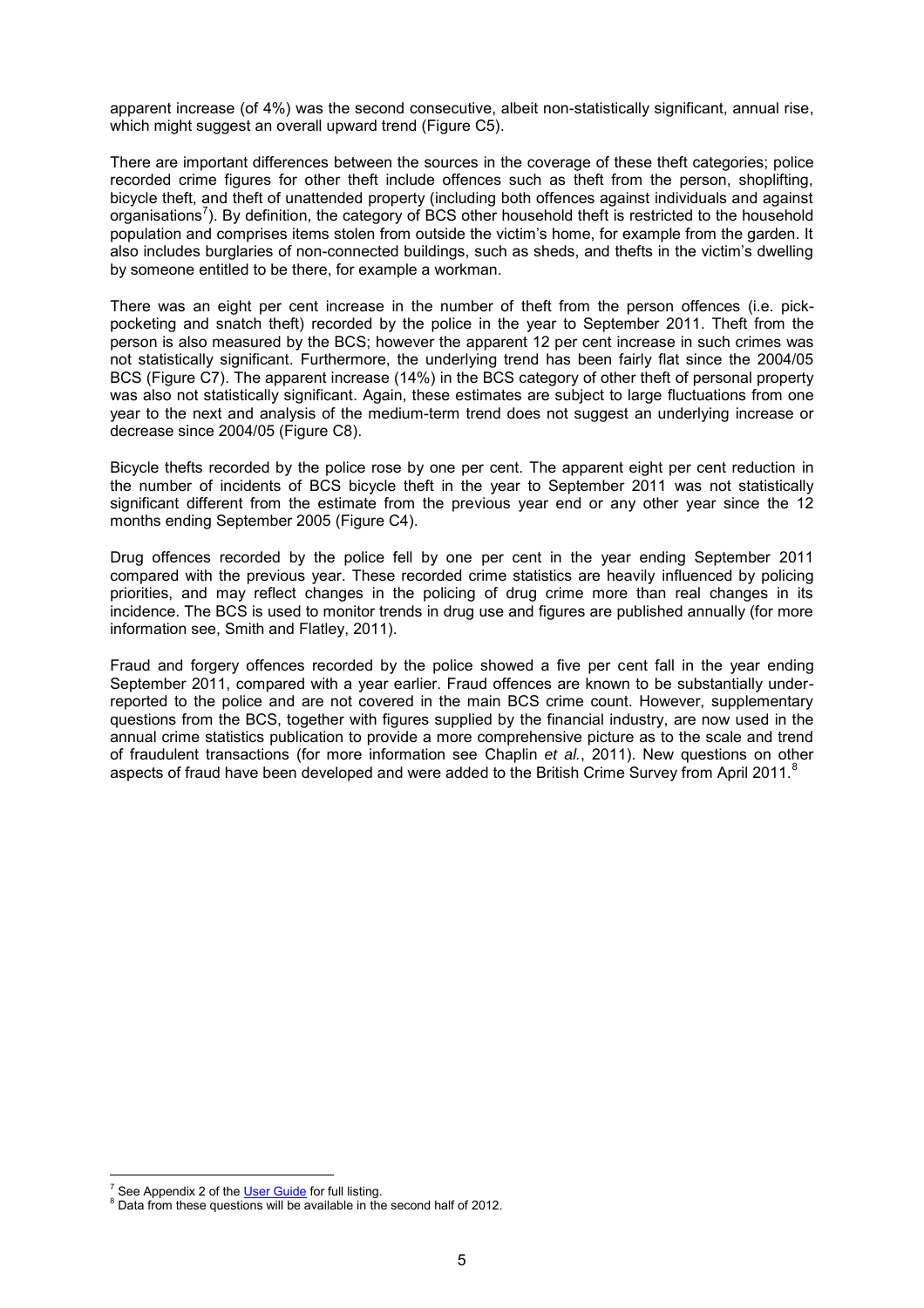#### **Figure 1 Percentage change in BCS crime based on interviews in the year to September 2011 compared with the previous year**



Changes in Figure 1 which are statistically significant at the 5% level are indicated by a fully shaded bar. Other apparent changes are not statistically significant at the 5% level. Statistical significance for the change in all BCS crime cannot be calculated in the same way as for other BCS figures (a method based on approximation is used). See Section 8 of the User Guide to Home Office Crime Statistics (Home Office, 2011) for more information on statistical significance.

#### **Figure 2 Percentage change in numbers of recorded crimes in the year to September 2011 compared with the previous year**

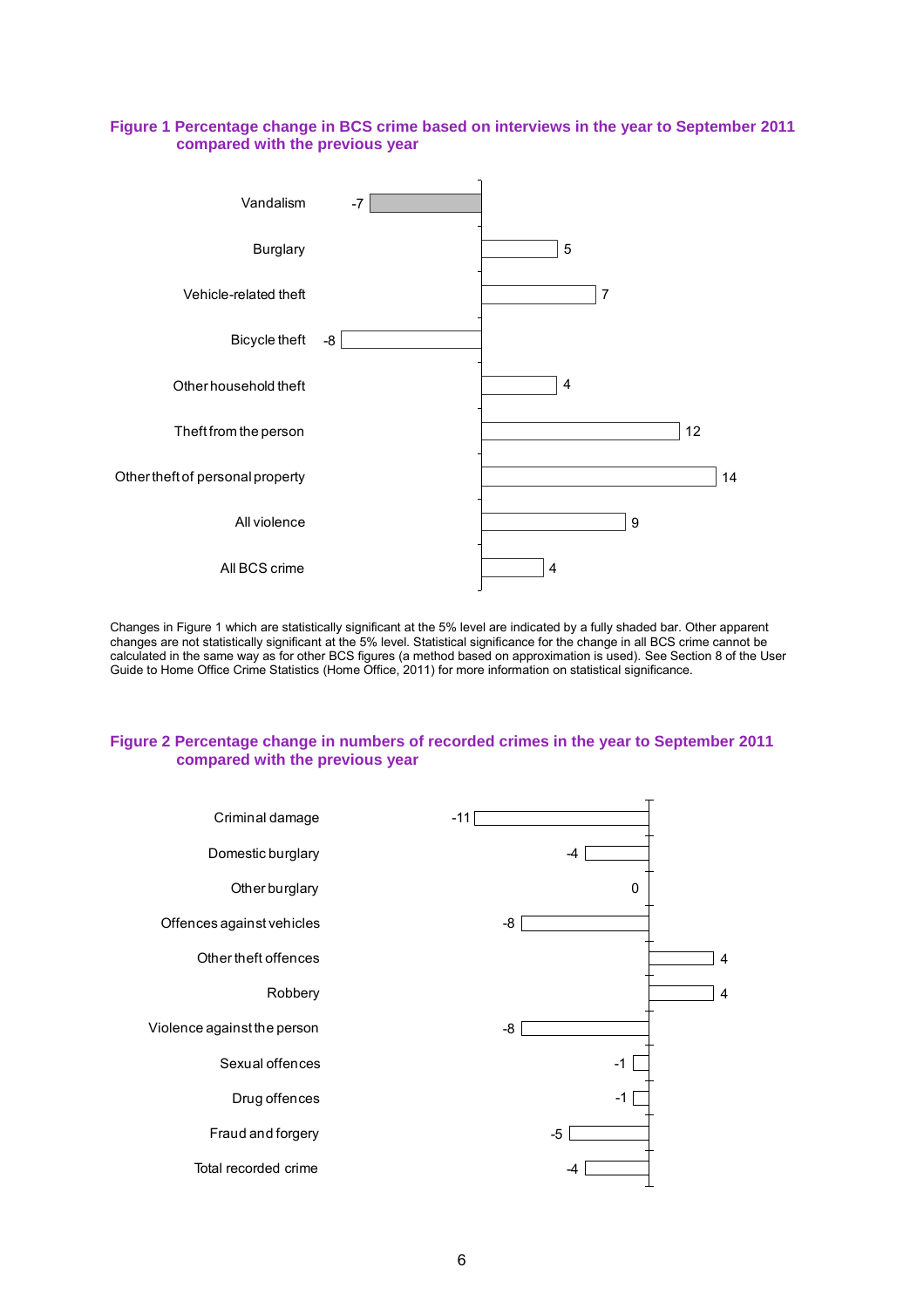|                                   |                                                               | England and Wales, adults aged 16 and over, BCS |          |                     |
|-----------------------------------|---------------------------------------------------------------|-------------------------------------------------|----------|---------------------|
|                                   | Interviews from                                               | Interviews from                                 | % change | Statistically       |
|                                   | October 2009 to                                               | October 2010 to                                 | between  | significant         |
|                                   | September 2010                                                | September 2011                                  | years    | change <sup>1</sup> |
|                                   | Number of incidents (000s) and percentage change <sup>2</sup> |                                                 |          |                     |
| Vandalism                         | 2,242                                                         | 2,090                                           | $-7$     | $***$               |
| Burglary                          | 701                                                           | 733                                             | 5        |                     |
| Vehicle-related theft             | 1,145                                                         | 1,224                                           | 7        |                     |
| Bicycle theft                     | 500                                                           | 458                                             | -8       |                     |
| Other household theft             | 1,234                                                         | 1,290                                           | 4        |                     |
| Household acquisitive crime       | 3,581                                                         | 3,705                                           | 3        |                     |
| <b>ALL HOUSEHOLD CRIME</b>        | 5,823                                                         | 5,795                                           | 0        |                     |
| Unweighted base - household crime | 45,063                                                        | 47,327                                          |          |                     |
| Theft from the person             | 535                                                           | 599                                             | 12       |                     |
| Other theft of personal property  | 967                                                           | 1,104                                           | 14       |                     |
| All violence                      | 2,023                                                         | 2,199                                           | 9        |                     |
| with injury                       | 1,057                                                         | 1,162                                           | 10       |                     |
| without injury                    | 967                                                           | 1,037                                           | 7        |                     |
| Personal acquisitive crime        | 1,784                                                         | 1,940                                           | 9        |                     |
| <b>ALL PERSONAL CRIME</b>         | 3,525                                                         | 3,901                                           | 11       | $***$               |
| Unweighted base - personal crime  | 45,088                                                        | 47,350                                          |          |                     |
| <b>ALL BCS CRIME</b>              | 9,348                                                         | 9,696                                           | 4        |                     |

#### **Table 1 Number of crimes and risk of being a victim based on BCS interviews in the year to September 2011 compared with the previous year**

|                                    | Percentage risk of being a victim once or more and percentage point change 3 |        |        |       |
|------------------------------------|------------------------------------------------------------------------------|--------|--------|-------|
| Vandalism                          | 6.3                                                                          | 6.0    | $-0.3$ |       |
| <b>Burglary</b>                    | 2.4                                                                          | 2.5    | 0.1    |       |
| Vehicle-related theft <sup>4</sup> | 5.3                                                                          | 5.5    | 0.2    |       |
| Bicycle theft <sup>5</sup>         | 4.1                                                                          | 3.6    | $-0.6$ | $***$ |
| Other household theft              | 4.1                                                                          | 4.3    | 0.2    |       |
| Household acquisitive crime        | 11.4                                                                         | 11.6   | 0.3    |       |
| <b>ALL HOUSEHOLD CRIME</b>         | 16.3                                                                         | 16.3   | 0.1    |       |
| Unweighted base - household crime  | 45,063                                                                       | 47,327 |        |       |
| Theft from the person              | 1.1                                                                          | 1.2    | 0.1    |       |
| Other theft of personal property   | 1.9                                                                          | 2.1    | 0.2    | $***$ |
| All violence                       | 3.0                                                                          | 3.1    | 0.1    |       |
| with injury                        | 1.6                                                                          | 1.7    | 0.1    |       |
| without injury                     | 1.5                                                                          | 1.5    | 0.0    |       |
| Personal acquisitive crime         | 3.4                                                                          | 3.7    | 0.3    | $***$ |
| <b>ALL PERSONAL CRIME</b>          | 5.6                                                                          | 6.1    | 0.5    | $***$ |
| Unweighted base - personal crime   | 45,088                                                                       | 47,350 |        |       |
| <b>ALL BCS CRIME</b>               | 21.4                                                                         | 21.6   | 0.2    |       |

3. Commot be calculated in the same way as for other BCS figures (a method based on approximation is used). See Section 8 of<br>3. A percentage change of less than 0.5 is show n as 0.<br>3. A discrepancy may appear betw een tren 1. Statistically significant change at the 5% level is indicated by a double asterisk. Statistical significance for change in all BCS crime CALL BCS CRIME<br>
21.4 21.6 0.2<br>
1. Statistically significant change at the 5% level is indicated by a double asterisk. Statistical significance for change in all BCS crime<br>
cannot be calculated in the same w ay as for other Guide for more information on statistical significance. 1. Statistically significant change at the 5% level is indication to be calculated in the same way as for other BCS<br>Guide for more information on statistical significance.<br>2. A percentage change of less than 0.5 is show n

victimised once or more) due to repeat victimisation.

1. A percentage change of less than 0.5 is show n as 0.<br>
2. A discrepancy may appear betw een trends in number of crimes and risk of being a victim (the proportion of the population<br>
1. Risk for 'Vehicle-related theft' is theft from vehicles and attempted theft of and from vehicles*.*  4. Risk for 'Vehicle-related theft' is based only on households ow ning, or with regular use of, a vehicle. It includes theft of vehicles,

6. For more information about the crime types included in this table, see Section 5 of the User Guide.

5. Risk for bicycle theft is based only on households ow ning a bicycle.<br>6. For more information about the crime types included in this table, see Section 5 of the User Guide.<br>7. Data for October 2009 to September 2010 may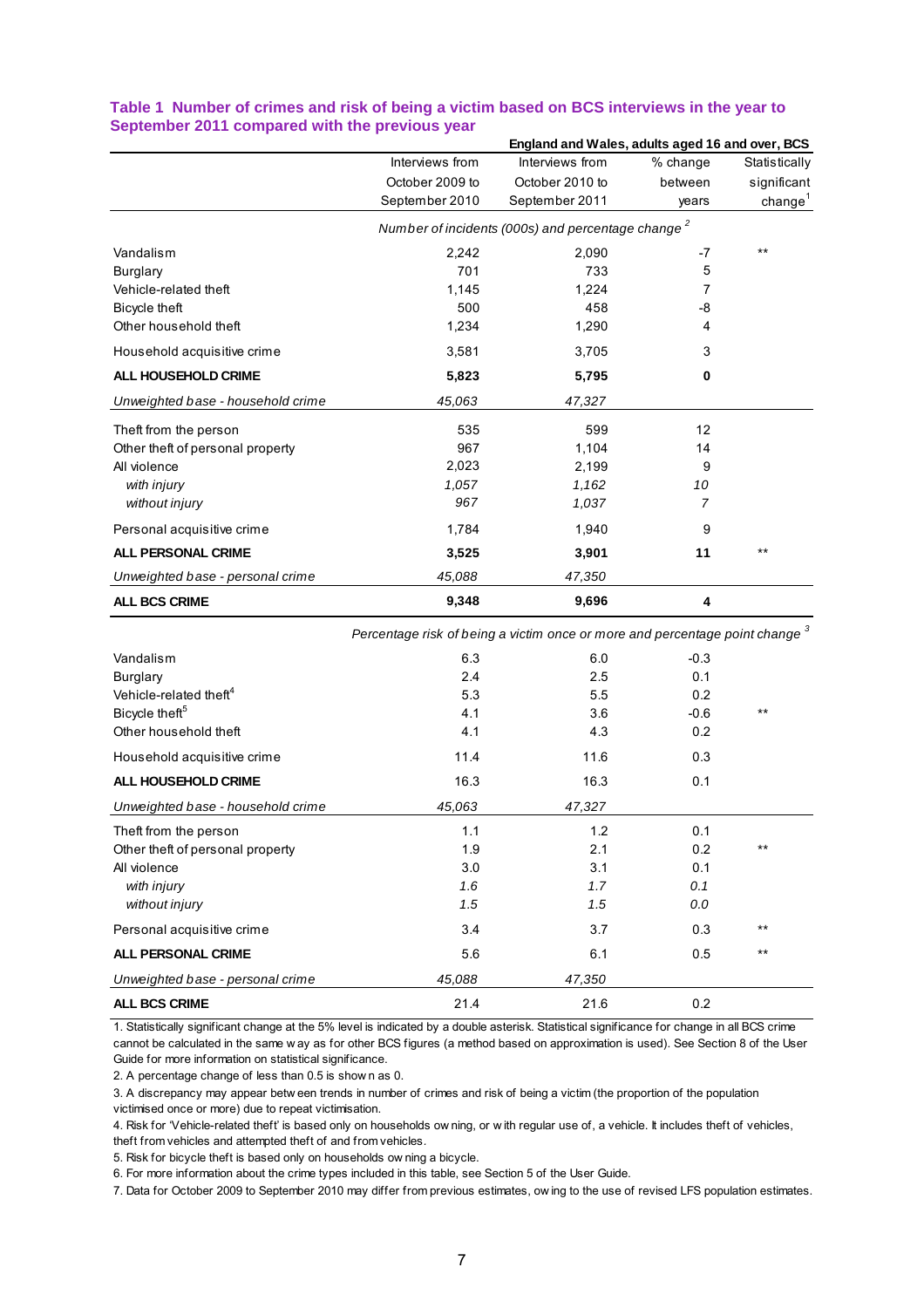| Numbers and percentage changes                         |              |                                               | England and Wales, recorded crime <sup>1</sup> |  |
|--------------------------------------------------------|--------------|-----------------------------------------------|------------------------------------------------|--|
| Offence group                                          | 12 months to | 12 months to<br>September 2010 September 2011 | % change<br>between<br>years                   |  |
| Violence against the person offences                   | 849,751      | 782,267                                       | -8                                             |  |
| Violence against the person - with injury <sup>2</sup> | 383,095      | 349,342                                       | -9                                             |  |
| Violence against the person - without injury 3         | 466,656      | 432,925                                       | -7                                             |  |
| Sexual offences                                        | 55,125       | 54,482                                        | $-1$                                           |  |
| Most serious sexual crime                              | 44,701       | 45,461                                        | 2                                              |  |
| Other sexual offences                                  | 10,424       | 9,021                                         | -13                                            |  |
| Robbery offences                                       | 74,626       | 77,510                                        | 4                                              |  |
| Robbery of business property                           | 7,879        | 7,432                                         | -6                                             |  |
| Robbery of personal property                           | 66,747       | 70,078                                        | 5                                              |  |
| <b>Burglary offences</b>                               | 524,470      | 514,289                                       | -2                                             |  |
| Burglary in a dwelling                                 | 262,046      | 250,745                                       | -4                                             |  |
| Burglary in a building other than a dwelling           | 262,424      | 263,544                                       | 0                                              |  |
| Offences against vehicles                              | 468,895      | 431,833                                       | -8                                             |  |
| Theft or unauthorised taking of a motor vehicle        | 110,083      | 99,810                                        | -9                                             |  |
| Theft from a vehicle                                   | 325,739      | 304,600                                       | -6                                             |  |
| Interfering with a motor vehicle                       | 33,073       | 27,423                                        | -17                                            |  |
| Other theft offences <sup>4</sup><br>of which:         | 1,054,134    | 1,093,605                                     | 4                                              |  |
| Theft from the person                                  | 90,092       | 97,267                                        | 8                                              |  |
| Theft or unauthorised taking of a pedal cycle          | 109,299      | 109,848                                       | 1                                              |  |
| Fraud and forgery offences                             | 150,341      | 143,124                                       | -5                                             |  |
| Criminal damage offences                               | 740,908      | 660,662                                       | -11                                            |  |
| <b>TOTAL PROPERTY CRIME</b>                            | 2,938,748    | 2,843,513                                     | -3                                             |  |
| Drug offences                                          | 235,166      | 232,060                                       | -1                                             |  |
| Other miscellaneous offences                           | 69,684       | 63,034                                        | -10                                            |  |
| TOTAL RECORDED CRIME - ALL OFFENCES                    | 4,223,100    | 4,052,866                                     | -4                                             |  |
| of which: Firearm offences <sup>5</sup>                | 7,749        | 6,285                                         | -19                                            |  |

#### **Table 2 Recorded crimes<sup>1</sup> in the year to September 2011 compared with the previous year**

1. Police recorded crime statistics based on data from all 44 forces in England and Wales (including the British Transport Police).

2. Includes homicide, attempted murder, intentional destruction of viable unborn child, causing death by dangerous 1. Police recorded crime statistics based on data from all 44 forces in England and Wales (including the British Transport<br>Police).<br>2. Includes homicide, attempted murder, intentional destruction of viable unborn child, ca Police).<br>2. Includes homicide, attempted murder, intentional destruction of viable unborn child, causing death by dangerous<br>driving/careless driving w hen under the influence of drink or drugs, more serious w ounding or ot 2. Includes homicide,<br>driving/careless drivi<br>(including grievous b<br>w ounding offences.<br>3. Includes threat or q (including grievous bodily harm with and without intent), causing death by aggravated vehicle taking and less serious<br>w ounding offences.<br>3. Includes threat or conspiracy to murder, harassment, possession of w eapons, othe

assault w ithout injury (formerly common assault w here there is no injury). w ounding offences.<br>3. Includes threat or conspiracy to murder, harassment, possession of w eapons, other offences against children and<br>assault without injury (formerly common assault w here there is no injury).<br>4. Other t

given here are provided for comparison purposes as they correspond to BCS categories.<br>5. Firearm offences are provisional. Excludes offences involving the use of air w eapons and offences recorded by Frankly without injury (formerly common assault where there is no injury).<br>
4. Other theft includes a range of offences, including shoplifting and abstraction of electricity. The two sub-heading<br>
given here are provided fo

British Transport Police. Includes crimes recorded by police w here a firearm has been fired, used as a blunt instrument against a person or used as a threat.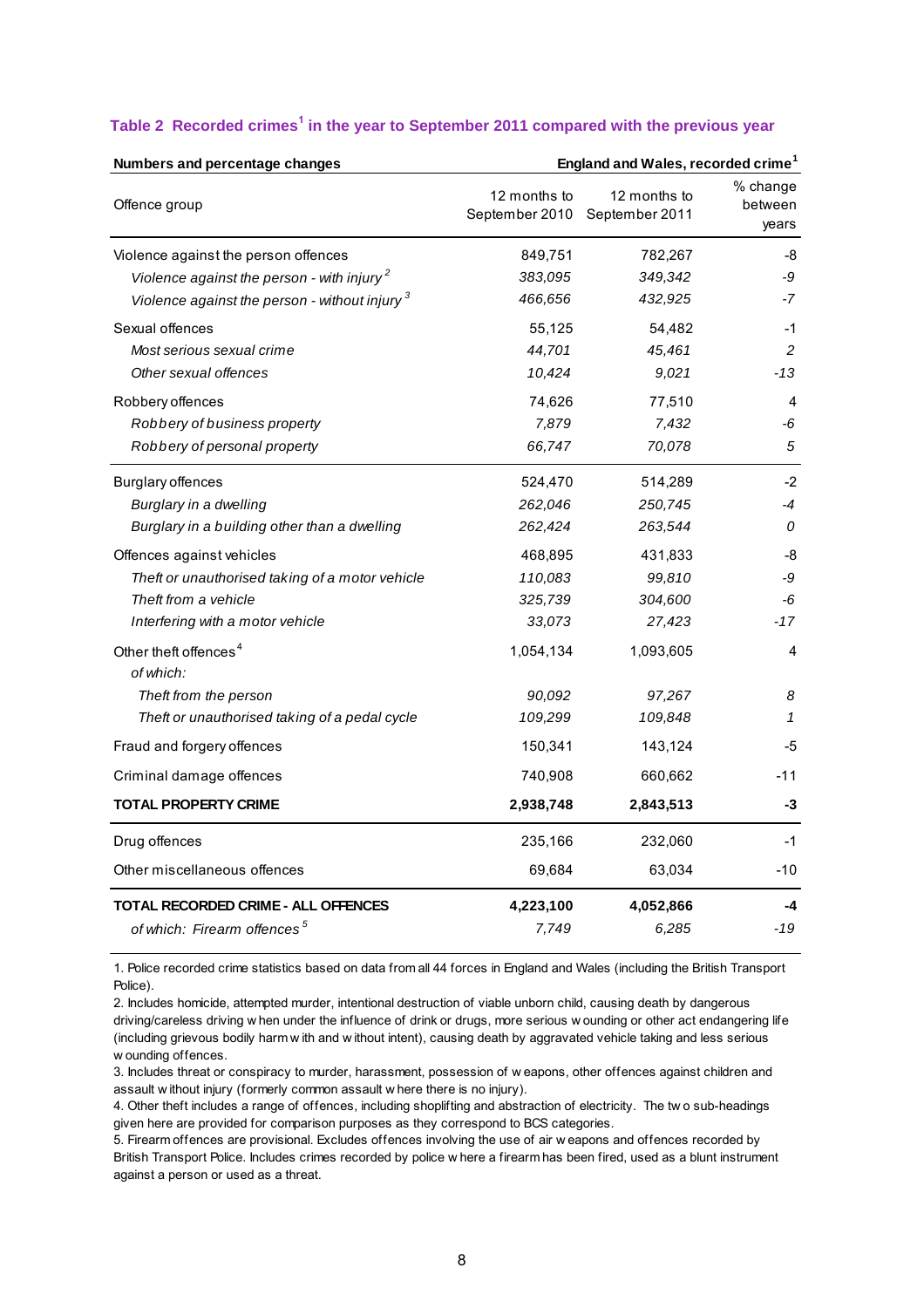#### **PUBLIC PERCEPTIONS**

Based on BCS interviews in the year ending September 2011, the proportion of people with a high level of perceived anti-social behaviour in their local area remained at 14 per cent. Of the seven indicators that make up the composite measure, one showed a statistically significant decrease compared with the previous year: 'teenagers hanging around' (Table 3). The rest showed no statistically significant changes.

#### **Table 3 Anti-social behaviour indicators**

| <b>Percentages</b>                                             | England and Wales, adults aged 16 and over, BCS |                                                         |                     |
|----------------------------------------------------------------|-------------------------------------------------|---------------------------------------------------------|---------------------|
|                                                                | Interviews from                                 | Interviews from                                         | Statistically       |
|                                                                | October 2009 to                                 | October 2010 to                                         | significant         |
|                                                                | September 2010                                  | September 2011                                          | change <sup>1</sup> |
|                                                                | Percentage                                      |                                                         |                     |
| High level of perceived anti-social behaviour <sup>2</sup>     | 14                                              | 14                                                      |                     |
|                                                                |                                                 | Percentage saying very/fairly big problem in their area |                     |
| Abandoned or burnt-out cars                                    | 4                                               | 4                                                       |                     |
| Noisy neighbours or loud parties                               | 11                                              | 11                                                      |                     |
| People being drunk or rowdy in public places                   | 24                                              | 24                                                      |                     |
| People using or dealing drugs                                  | 26                                              | 26                                                      |                     |
| Teenagers hanging around on the streets                        | 26                                              | 25                                                      | $***$               |
| Rubbish or litter lying around                                 | 28                                              | 28                                                      |                     |
| Vandalism, graffiti and other deliberate<br>damage to property | 22                                              | 21                                                      |                     |
| Unweighted base <sup>3</sup>                                   | 42.560                                          | 33,622                                                  |                     |

1 Statistically significant change at the 5% level is indicated by a double asterisk. For more information on statistical significance, see Section 8 of the User Guide.

2. This measure is derived from responses to the seven individual anti-social behaviour strands reported in the table.

3. Unw eighted base refers to high level of perceived anti-social behaviour. Bases for each individual strand w ill be similar. From April 2011, the number of respondents asked questions about their perceptions of ASB has been reduced from a full sample to a half sample.

The BCS measures the proportion of adults with a high level of worry about burglary, car crime and violent crime. Based on the BCS interviews during the 12 months to September 2011, there were no statistically significant changes compared with the previous 12 months (Table 4).

#### **Table 4 Worry about crime**

| Percentages                  | England and Wales, adults aged 16 and over, BCS          |                 |               |  |
|------------------------------|----------------------------------------------------------|-----------------|---------------|--|
|                              | Interviews from                                          | Interviews from | Statistically |  |
|                              | October 2009 to                                          | October 2010 to | significant   |  |
|                              | September 2010                                           | September 2011  | change $1$    |  |
|                              | Percentage with high level of worry about <sup>2</sup> : |                 |               |  |
| Burglary                     | 10                                                       | 11              |               |  |
| Car crime                    | 10                                                       | 10              |               |  |
| Violent crime                | 13                                                       | 13              |               |  |
| Unweighted base <sup>3</sup> | 11.282                                                   | 11.790          |               |  |

1. Statistically significant change at the 5% level is indicated by a double asterisk. For more information on statistical significance, see Section 8 of the User Guide.

2. For more information about the w orry about crime measures in this table, see Section 6 of the User Guide.

3 Unw eighted base refers to high levels of w orry about burglary. Bases for violent crime w ill be similar but for car crime they w ill be slightly low er as these are based only on those residing in households ow ning, or w ith regular use of, a vehicle.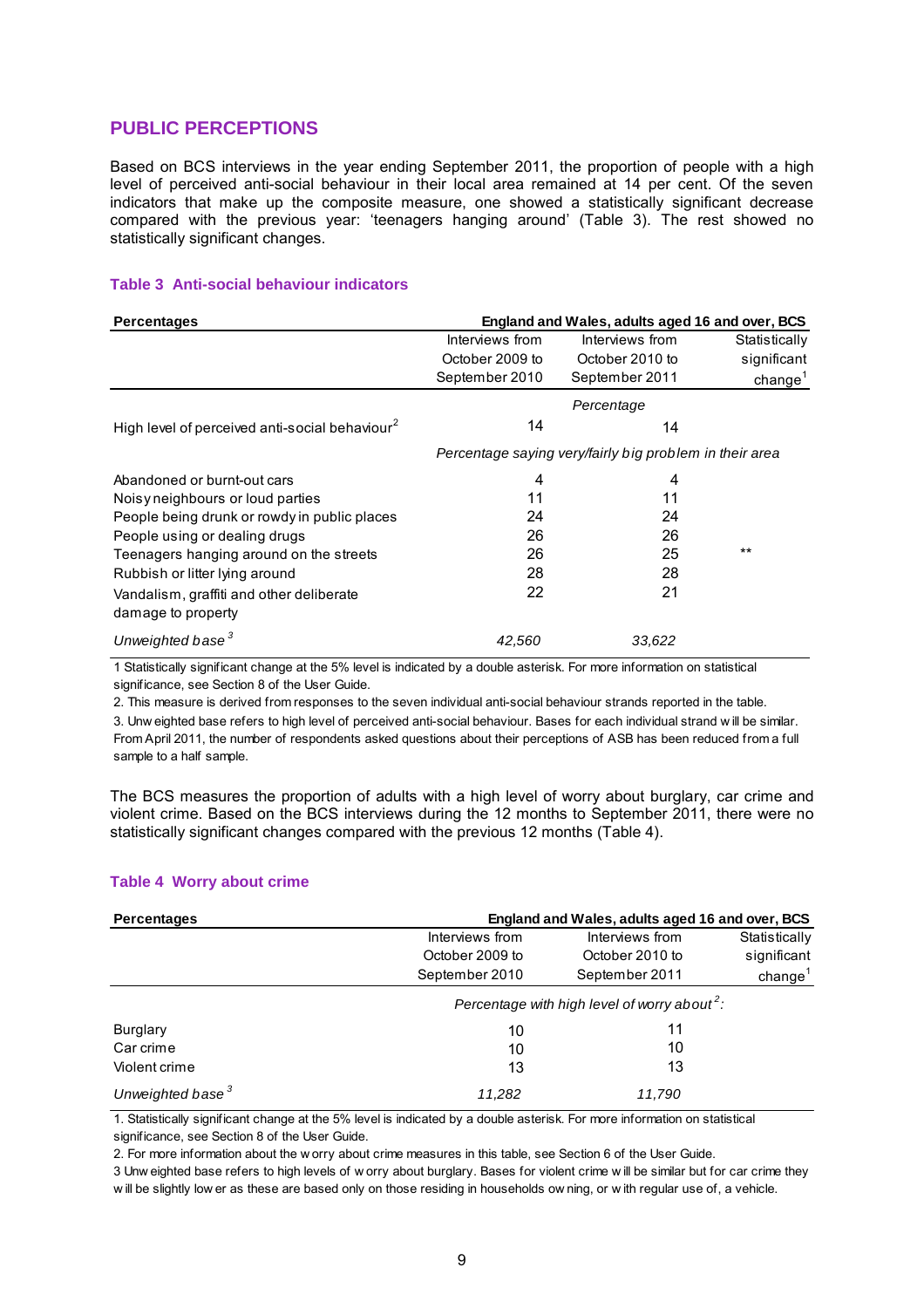BCS interviews in the year to September 2011 showed that 57 per cent of people agreed that the police and local council were dealing with the anti-social behaviour and crime issues that matter in their area. This was up from 52 per cent in the 12 months to September 2010. All but one public confidence measure included here showed statistically significant increases (Table 5).

The proportion of people who thought that the police in their local area were doing a good or excellent job showed an increase from 57 per cent to 61 per cent in the 12 months to September 2011 compared with the same period in the previous year. This continues an upward trend since this question was introduced to the survey in 2005/06 (when 50% of people thought the local police were doing a good or excellent job). For more information on perceptions of police see Scribbins *et al.* (2010). There was a similar percentage point increase in the proportion of people who agreed that the police were dealing with the things that matter to people in the community. The proportions of people agreeing that the Criminal Justice System (CJS) as a whole was effective increased by a smaller, but still statistically significant, amount.

#### **Table 5 Confidence in the police and CJS**

| <b>Percentages</b>                                                           | England and Wales, adults aged 16 and over, BCS |                 |               |
|------------------------------------------------------------------------------|-------------------------------------------------|-----------------|---------------|
|                                                                              | Interviews from                                 | Interviews from | Statistically |
|                                                                              | October 2009 to                                 | October 2010 to | significant   |
|                                                                              | September 2010                                  | September 2011  | change $1$    |
|                                                                              | Percentage agreeing <sup>2</sup>                |                 |               |
| Police and local council are dealing with the anti-social                    |                                                 |                 |               |
| behaviour and crime issues that matter in the local area                     | 52                                              | 57              | $***$         |
| Unweighted base                                                              | 44,098                                          | 46,238          |               |
| Police in the local area doing a good or excellent job                       | 57                                              | 61              | $***$         |
| Police are dealing with the things that matter to people in<br>the community | 57                                              | 60              | $***$         |
| Unweighted base <sup>3</sup>                                                 | 44,098                                          | 46,238          |               |
|                                                                              | Percentage confident <sup>4</sup>               |                 |               |
| The CJS as a whole is effective                                              | 42                                              | 43              | $***$         |
| The CJS as a whole is fair                                                   | 61                                              | 61              |               |
| Unweighted base <sup>5</sup>                                                 | 43.482                                          | 34,218          |               |

1. Statistically significant change at the 5% level is indicated by a double asterisk. For more information on statistical significance, see Section 8 of the User Guide.

2. Percentage saying they 'strongly agree' or 'tend to agree'.

3. Unw eighted base refers to police doing a good or excellent job. Base for the other measure w ill be similar.

4. Percentage saying they are 'very confident' or 'fairly confident'.

5. Unw eighted base refers to effectiveness of the CJS. Base for the other measure w ill be similar. From April 2011, the number of respondents asked questions relating to their perceptions of the CJS has been reduced from a full sample to a half sample.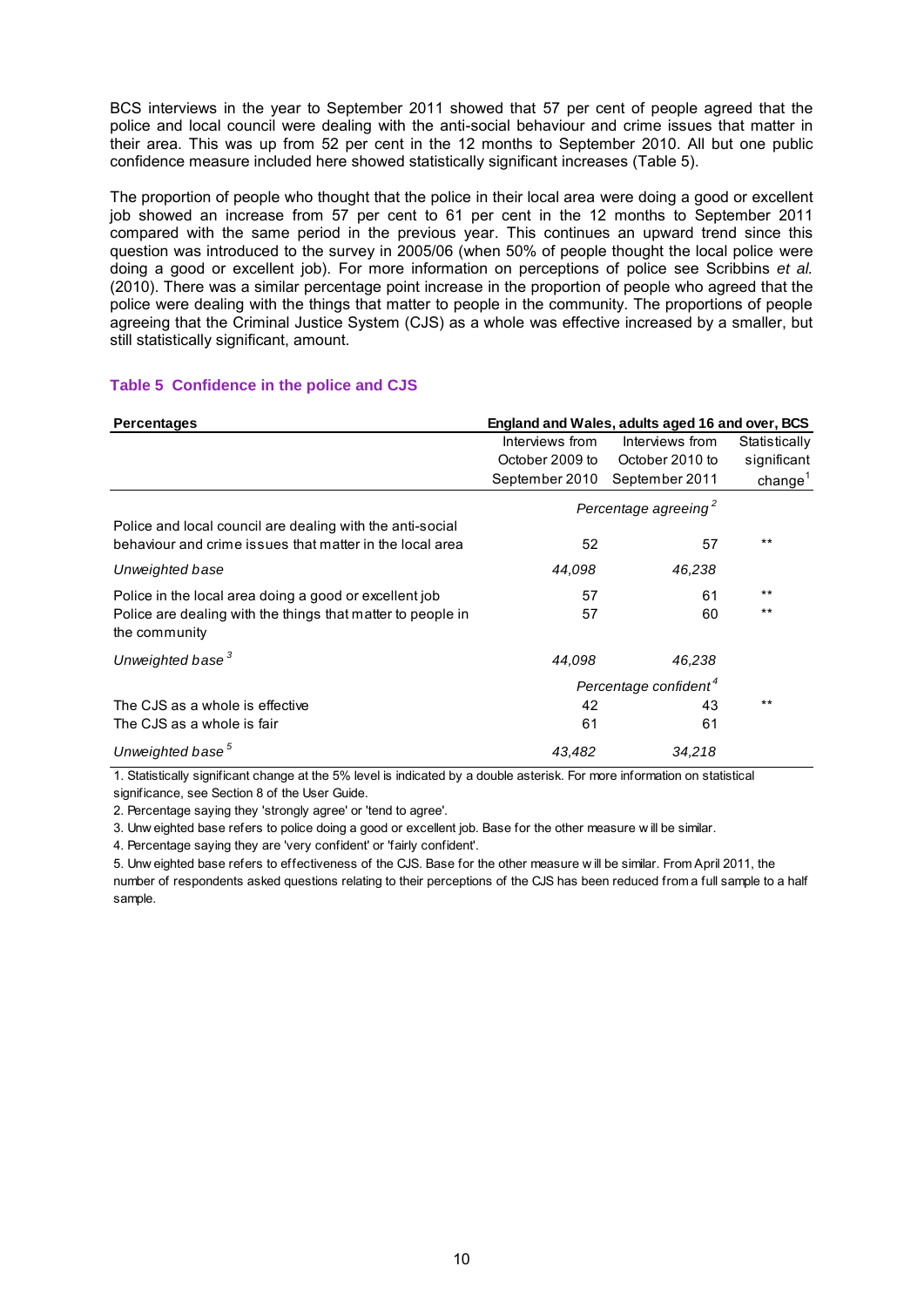#### **NOTES**

The latest British Crime Survey (BCS) figures presented in the bulletin are based on interviews with adults aged 16 or over resident in households in England and Wales conducted between October 2010 and September 2011 (BCS year ending September 2011) and incidents experienced by survey respondents in the 12 months prior to their interview. BCS results for the year ending September 2011 are compared with the results from the interviews in the year ending September 2010.

The BCS fieldwork was carried out by TNS-BMRB. In the year ending March 2011, the BCS had a nationally representative sample of 46,754 adults with a response rate of 76 per cent.  $9$  The survey is weighted to adjust for possible non-response bias and to ensure the sample reflects the profile of the general population. Being based on a sample survey, BCS estimates are subject to a margin of error. Unless stated otherwise, all changes in BCS estimates described in the main text are statistically significant. For more information on statistical significance and confidence intervals for BCS data, see Section 8 of the [User Guide to Home Office Crime Statistics](http://www.homeoffice.gov.uk/publications/science-research-statistics/research-statistics/crime-research/user-guide-crime-statistics/) (Home Office, 2011).

The BCS now also covers crimes against children aged 10 to 15 but these are not included in this bulletin. Experimental statistics on the victimisation of children are shown separately for 2009/10 and 20010/11 in the relevant chapters of ['Crime in England and Wales 2010/11'](http://www.homeoffice.gov.uk/publications/science-research-statistics/research-statistics/crime-research/hosb1011/?view=Standard&pubID=908823) (see Chaplin *et al.,* 2011).

Recorded crime figures relate to crimes recorded by the police in England and Wales in the 12 months to September 2011. Unlike the BCS, they do not include crimes that have not been reported to the police or those that the police decide not to record, but they do cover crimes against those aged under 16, organisations such as businesses, and crimes 'against the state' i.e. with no immediate victim, for example, possession of drugs.

Police recorded crime figures have been subject to a data reconciliation process with individual forces but remain provisional as forces can revise figures during the financial year. The annual National Statistics on police recorded crime at police force level are published alongside the annual bulletin in July each year after a fuller reconciliation and quality assurance process has been completed by the Home Office Statistics Unit in liaison with individual police forces.

#### **Additional data**

 $\overline{a}$ 

This bulletin shows national figures for the 12 months to September 2011. Also available are:

- National recorded crime data for individual quarters.
- Figures at police force area level. These statistics cover a range of recorded crime offence groups and BCS findings on confidence in the police.
- Recorded crime figures on a rolling 12-month basis going back to 2002/03 at police force and local authority area level.

All of the above can be accessed [at:](http://at/) [http://www.homeoffice.gov.uk/publications/science-research](http://www.homeoffice.gov.uk/publications/science-research-statistics/research-statistics/crime-research/hosb0112/)[statistics/research-statistics/crime-research/hosb0112/](http://www.homeoffice.gov.uk/publications/science-research-statistics/research-statistics/crime-research/hosb0112/)

Police forces also make their own provisional crime data available at street level on a monthly basis via a central portal [\(www.police.uk\)](http://www.police.uk/). These are not National Statistics and final quality assured figures appearing in National Statistics outputs may differ from these provisional figures.

<sup>&</sup>lt;sup>9</sup> Based on BCS interviews achieved during the year ending March 2011. The response rate for the year ending September 2011 cannot be calculated as finalised response figures are not available.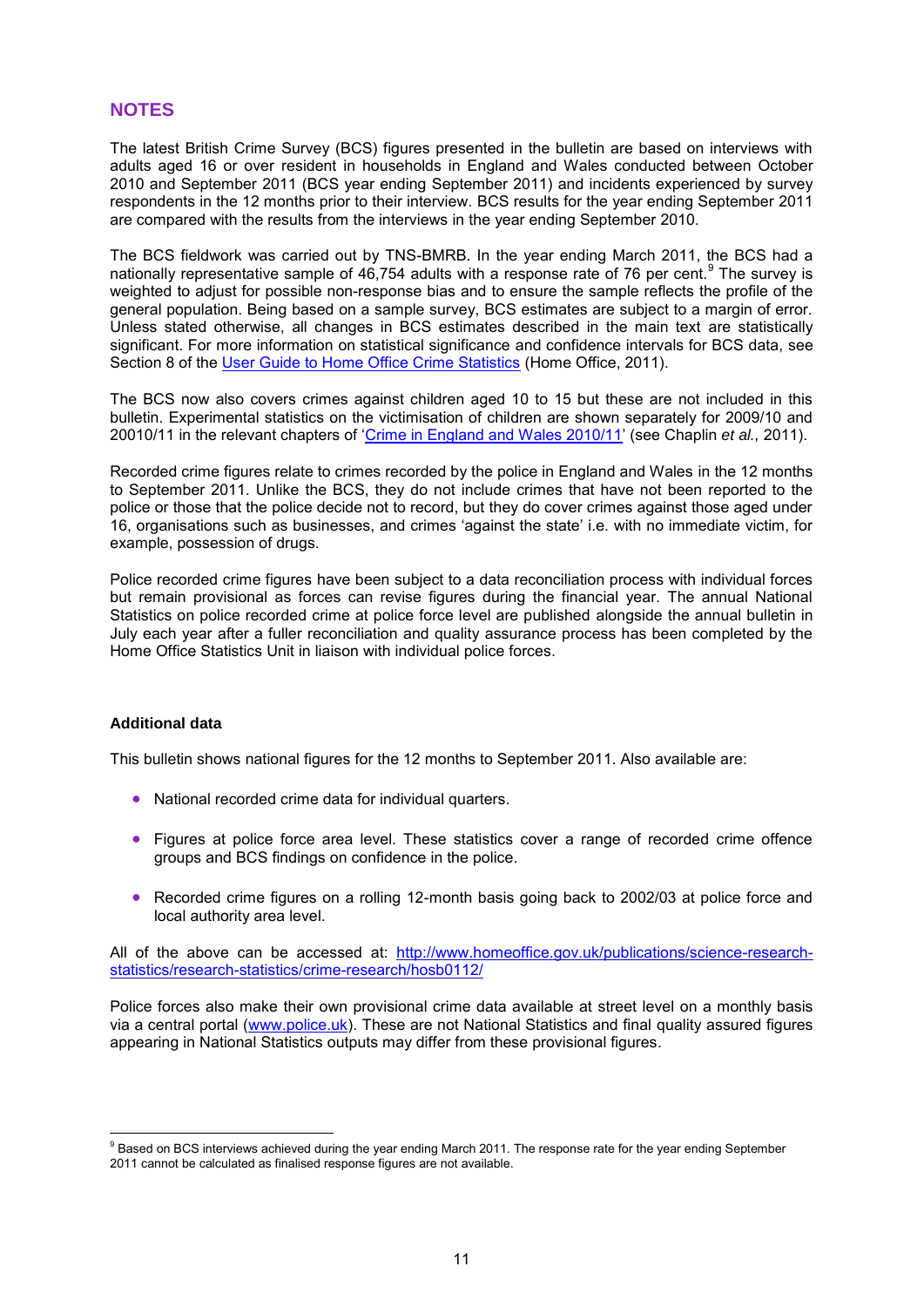#### **Changes to crime statistics**

In January 2011, the Home Secretary announced a Review of Crime Statistics to be undertaken by the National Statistician, Jil Matheson. On 6 June 2011, the National Statistician published her Review, a copy of which is available at:

[http://www.statisticsauthority.gov.uk/national-statistician/ns-reports--reviews-and-guidance/national](http://www.statisticsauthority.gov.uk/national-statistician/ns-reports--reviews-and-guidance/national-statistician-s-reviews/national-statistician-s-review-of-crime-statistics.html)[statistician-s-reviews/national-statistician-s-review-of-crime-statistics.html](http://www.statisticsauthority.gov.uk/national-statistician/ns-reports--reviews-and-guidance/national-statistician-s-reviews/national-statistician-s-review-of-crime-statistics.html)

One of the eight recommendations was that responsibility for the publication of the crime statistics should move to an independent body, the Office for National Statistics (ONS). The ONS will also assume responsibility for the management of the British Crime Survey.

The Government accepted the recommendations of the National Statistician in a Written Ministerial Statement available at:

[http://www.homeoffice.gov.uk/publications/about-us/parliamentary-business/written-ministerial](http://www.homeoffice.gov.uk/publications/about-us/parliamentary-business/written-ministerial-statement/response-review-crime-stats-wms/?view=Standard&pubID=926470)[statement/response-review-crime-stats-wms/?view=Standard&pubID=926470](http://www.homeoffice.gov.uk/publications/about-us/parliamentary-business/written-ministerial-statement/response-review-crime-stats-wms/?view=Standard&pubID=926470)

The transfer of responsibilities to ONS will take effect from 1 April 2012. Announcements regarding the future publication of the crime statistics will be made in due course.

#### **British Crime Survey: change of name**

The name of the survey will be changed from 1 April 2012 to better reflect the survey's geographical coverage (England and Wales, rather than Britain). A final decision will be made later in 2012, but current proposals include, but are not limited to: the England and Wales Crime Survey, the National Crime Survey for England and Wales and the National Crime Survey. We welcome the views of users.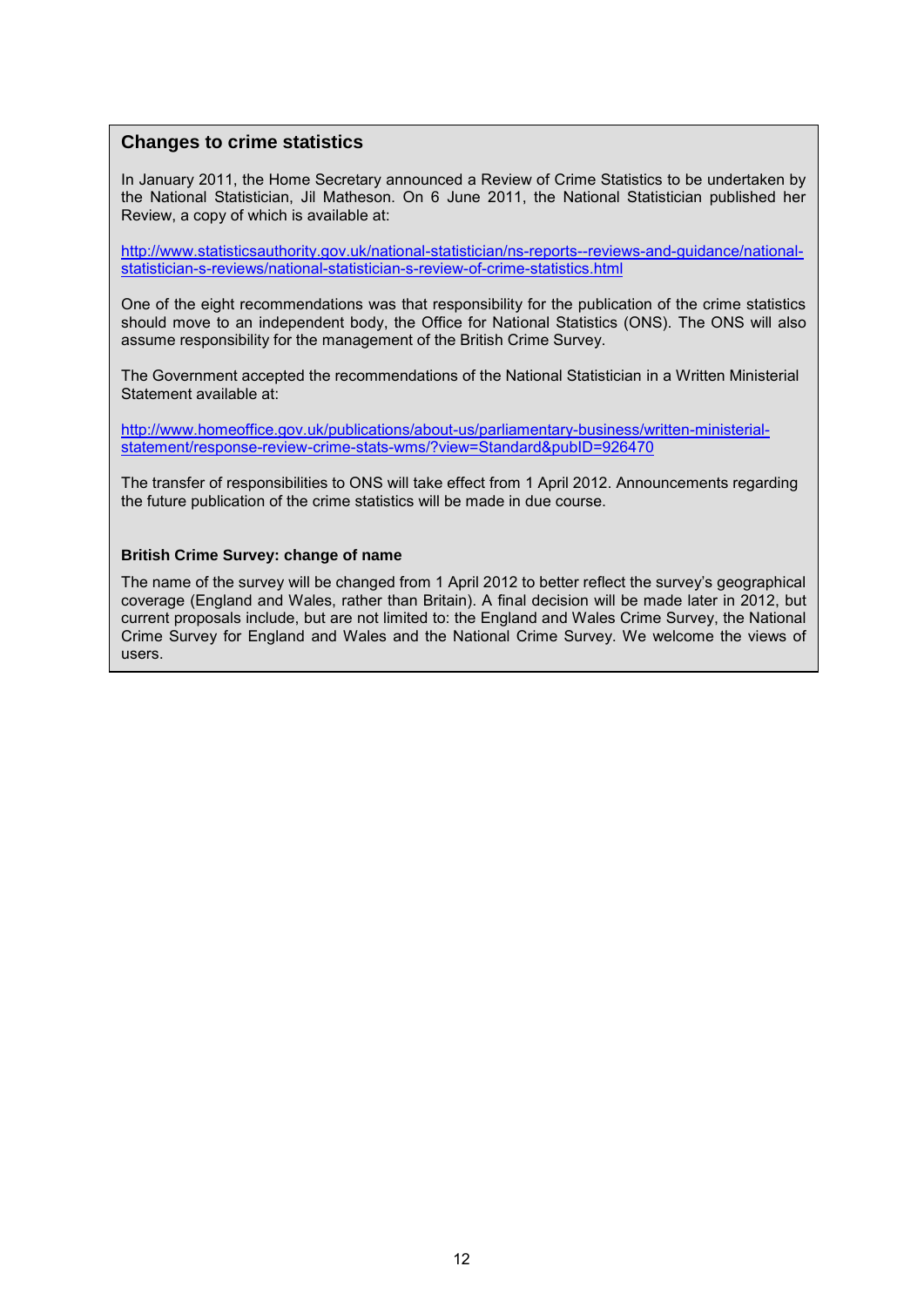#### **Annex A: Violent and sexual offences involving the use of knives and other sharp instruments**

In the 12 months to September 2011, the police recorded 32,546 offences involving a knife or sharp instrument.<sup>10</sup> Due to a change in recording practice in 2010/11, for consistency over time the knife and sharp instrument offences data reported in the remainder of this section exclude West Midlands Police unless otherwise stated (Table A). $11$ 

Overall, there was no percentage change in the level of offences involving a knife or sharp instrument compared with the 12 months to September 2010 (there was an increase of 81 offences compared with the previous year). There were changes in the level of offences for individual offence groups. Robbery offences involving the use of a knife or sharp instrument increased by ten per cent over the last year, from 13,971 to 15,313. This is greater that the proportional increase for all robbery, which was up four per cent over the same period. In contrast, there were falls in the number of grievous bodily harm (GBH) and actual bodily harm (ABH) offences involving a knife (down 8%, from 13,400 to 12,351) and threats to kill (down 15%, from 1,480 to 1,263).

The relatively low number of homicides, attempted murders, rapes and sexual assaults that involve the use of a knife or sharp instrument means that care should be taken when comparing these figures over time, as large apparent percentage changes can relate to only small year-to-year variations in numbers rather than longer-term trends.

- Provisional data show that there were 200 knife or sharp instrument homicides in the 12 months to September 2011, compared with 202 the previous year.
- There were 198 knife or sharp instrument attempted murders in the 12 months to September 2011 compared with 217 in the 12 months to September 2010.

The proportion of selected violent offences involving a knife or sharp instrument in the 12 months to September 2011 (7%) was one percentage point higher than in the 12 months to September 2010 (6%).

 $\overline{a}$ 

 $10$  The offences covered in this collection are attempted murder, threats to kill, actual bodily harm, grievous bodily harm,

robbery, rape and sexual assaults. Homicide figures are taken from the Homicide Index.<br><sup>11</sup> West Midlands Police included unbroken bottle and glass offences in their returns until April 2010 but now exclude these offences in line with other forces. As such, their data are not comparable across this period. See Section 5.1 of the [User Guide.](http://www.homeoffice.gov.uk/publications/science-research-statistics/research-statistics/crime-research/user-guide-crime-statistics/)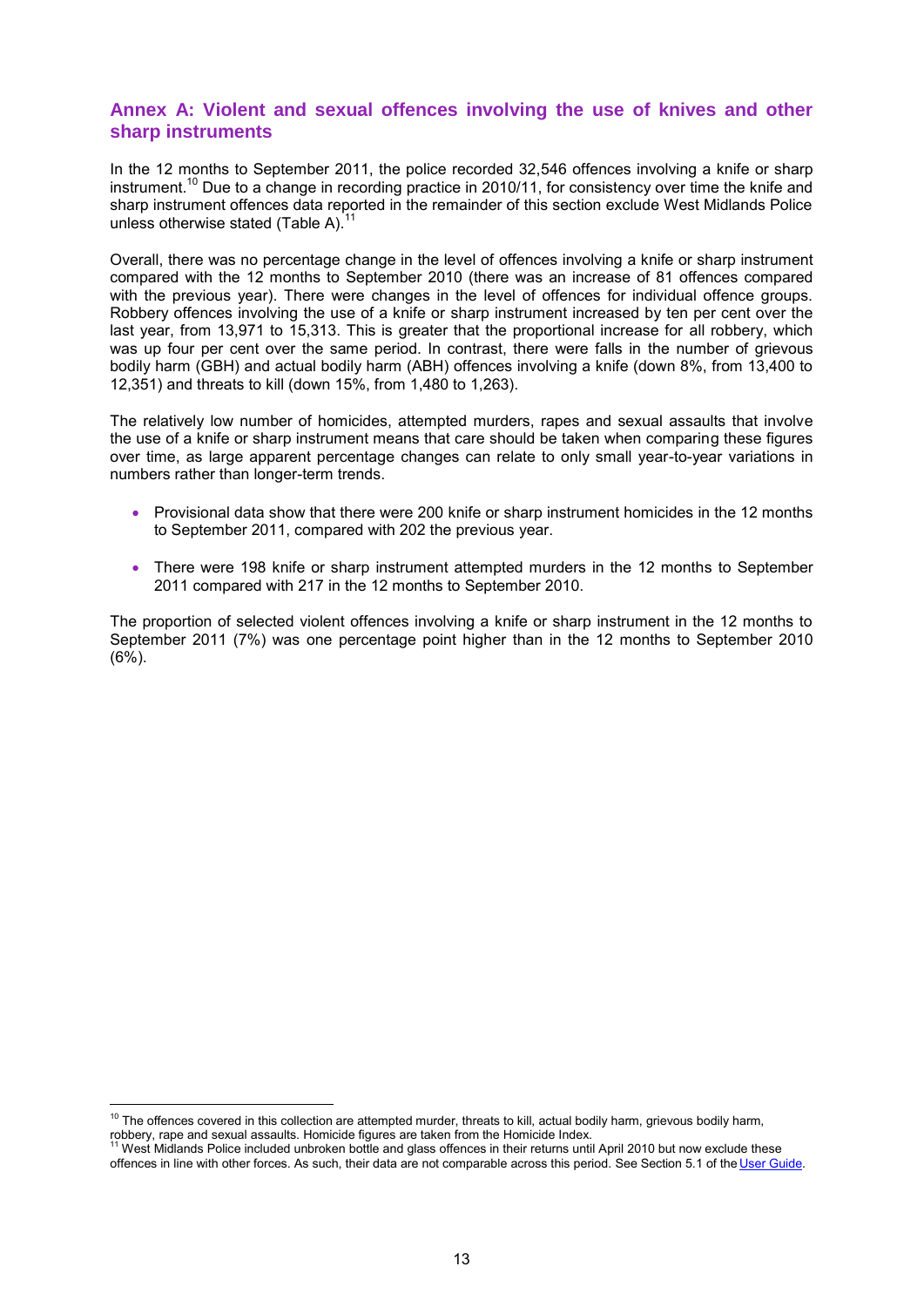#### **Table A Number and proportion of selected violent and sexual offences involving knives or sharp instruments<sup>1</sup> recorded by the police in the 12 months to September 2011, compared with the previous 12 months**

| England and Wales, <sup>2</sup> Recorded crime<br>Numbers and percentages |                                                                                      |                                  |                       |                                                                                               |                                  |
|---------------------------------------------------------------------------|--------------------------------------------------------------------------------------|----------------------------------|-----------------------|-----------------------------------------------------------------------------------------------|----------------------------------|
| Selected offence type                                                     | Number of selected<br>offences involving a knife or<br>sharp instrument <sup>3</sup> |                                  | % change<br>September | <b>Proportion of selected</b><br>offences involving a knife or<br>sharp instrument<br>2010 to |                                  |
|                                                                           | Year ending<br>September<br>2010                                                     | Year ending<br>September<br>2011 | September<br>2011     | Year ending<br>September<br>2010                                                              | Year ending<br>September<br>2011 |
| Excluding West Midlands <sup>4</sup>                                      |                                                                                      |                                  |                       |                                                                                               |                                  |
| Attempted murder                                                          | 217                                                                                  | 198                              | -9                    | 45                                                                                            | 48                               |
| Threats to kill                                                           | 1,480                                                                                | 1,263                            | $-15$                 | 15                                                                                            | 16                               |
| Actual bodily harm & grievous bodily harm <sup>5</sup>                    | 13,400                                                                               | 12,351                           | -8                    | $\overline{4}$                                                                                | 4                                |
| Robbery                                                                   | 13,971                                                                               | 15,313                           | 10                    | 21                                                                                            | 22                               |
| Rape                                                                      | 221                                                                                  | 245                              | 11                    | 1                                                                                             | $\overline{2}$                   |
| Sexual assault <sup>6</sup>                                               | 85                                                                                   | 87                               | $\overline{2}$        | 0                                                                                             | 0                                |
| <b>Total selected offences</b>                                            | 29,374                                                                               | 29,457                           | $\Omega$              | 6                                                                                             | $\overline{7}$                   |
| Homicide $7$                                                              | 202                                                                                  | 200                              | $-1$                  | 36                                                                                            | 36                               |
| Total selected offences including homicide                                | 29,576                                                                               | 29,657                           | 0                     | 6                                                                                             | $\overline{7}$                   |
| Including West Midlands <sup>4</sup>                                      |                                                                                      |                                  |                       |                                                                                               |                                  |
| Attempted murder                                                          | 245                                                                                  | 220                              |                       | 45                                                                                            | 48                               |
| Threats to kill                                                           | 1,543                                                                                | 1,296                            |                       | 15                                                                                            | 16                               |
| Actual bodily harm & grievous bodily harm <sup>5</sup>                    | 14,662                                                                               | 13,339                           |                       | 4                                                                                             | 4                                |
| Robbery                                                                   | 15,538                                                                               | 17,131                           |                       | 21                                                                                            | 22                               |
| Rape                                                                      | 234                                                                                  | 260                              |                       | 1                                                                                             | $\overline{2}$                   |
| Sexual assault <sup>6</sup>                                               | 91                                                                                   | 89                               |                       | 0                                                                                             | $\mathbf 0$                      |
| <b>Total selected offences</b>                                            | 32,313                                                                               | 32,335                           |                       | 6                                                                                             | $\overline{7}$                   |
| Homicide $7$                                                              | 223                                                                                  | 211                              |                       | 37                                                                                            | 36                               |
| Total selected offences including homicide                                | 32,536                                                                               | 32,546                           |                       | 6                                                                                             | $\overline{7}$                   |

1. Police recorded knife and sharp instrument offences data are submitted via an additional special collection. Proportions of offences involving the use of a knife or sharp instrument presented in this table are calculated based on figures submitted in this special collection. Other offences exist that are not show n in this table that may include the use of a knife or sharp instrument. 1. Police recorded knife and sharp instrument offences data are submitted via an additional special collection. Proportions of offences involving the use of a knife or sharp instrument presented in this table are calculate

2. Includes British Transport Police.

for these forces are not directly comparable to data for other forces. The three forces are: Surrey, Sussex and British Transport Police. not show n in this table that may include the use of a knife or sharp instrument.<br>2. Includes British Transport Police.<br>3. Three police forces include unbroken bottle and glass offences in their returns, which are outside

2. Includes British Transport Police.<br>3. Three police forces include unbroken bottle and glass offences in their returns, w hich are outside the scope of this special collection. As such, dat<br>6. Data are shown excluding We 3. Three police forces include unbroken bottle and glass offer these forces are not directly comparable to data for other 4. Data are shown excluding West Midlands as West Midlands. 5. Includes w ounding or carrying out a

6. Sexual assault includes indecent assault on a male/female and sexual assault on a male/female (all ages).

7. Includes provisional figures for April 2011 to September 2011. Offences are those currently recorded by the police as at 18 October 2011 and are exclude these offences in line w ith other forces (see the <u>User Guide</u>). As such, their 2010/11 data are not comparable<br>5. Includes w ounding or carrying out an act endangering life.<br>6. Sexual assault includes indecent as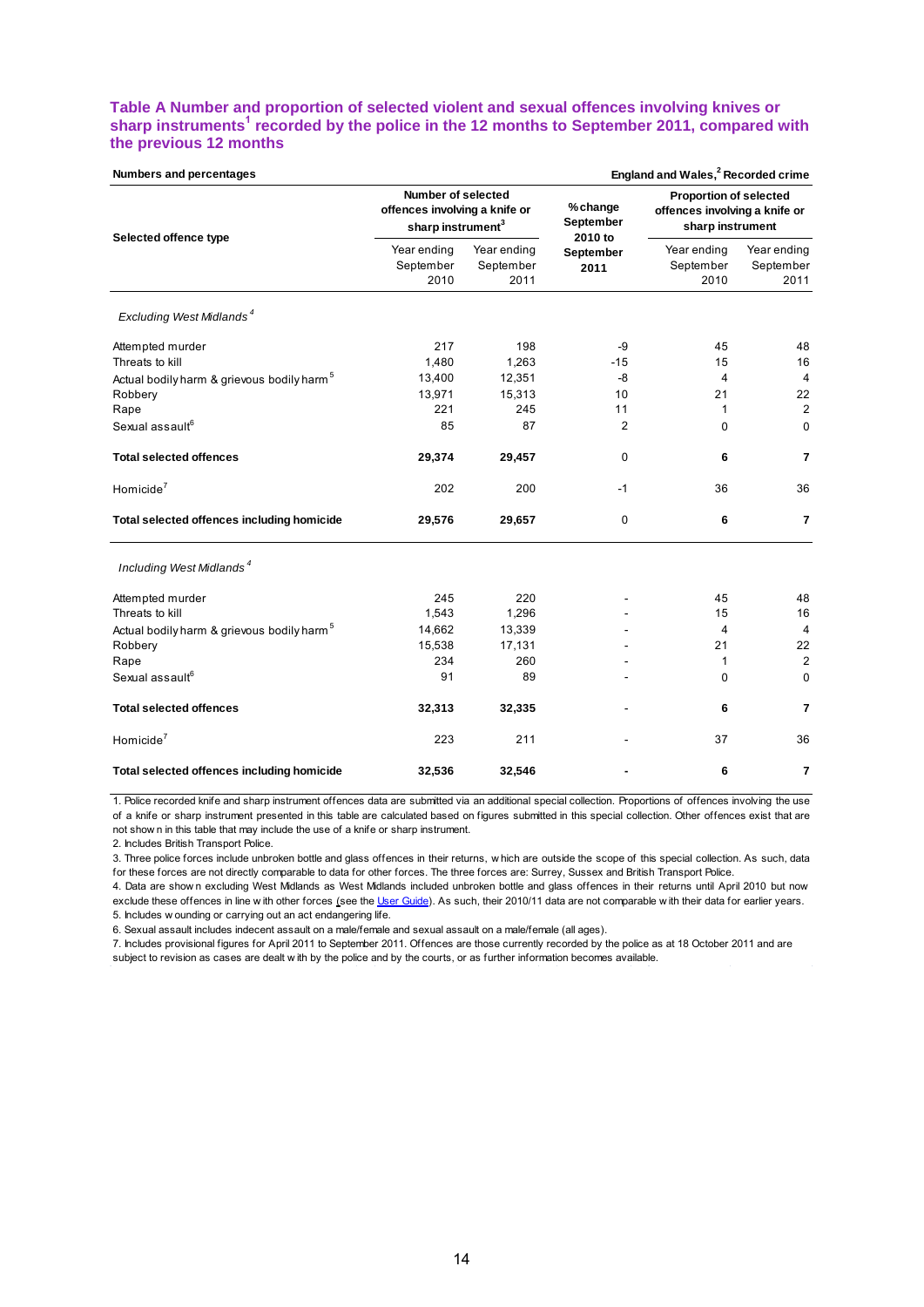#### **Annex B: Crimes recorded by the police during the disorder in August 2011**

This annex focuses on the disorder events that occurred in some urban areas of England between Saturday 6 August and Thursday 11 August 2011<sup>12</sup> and the impact the recording of these events had on the police recorded crime statistics presented in this bulletin.

National Statistics for police recorded crime are produced using monthly data returns from every police force in England and Wales. A special data collection exercise was conducted by the Home Office in September 2011 to gather specific information about the disorder events which is not available from the monthly data returns. This included collating details of all crimes recorded from 6 to 11 August period that police forces considered to be related to the public disorder. The report summarising the findings from the special exercise was published on the 24 October 2011 and is available at this link:

[http://www.homeoffice.gov.uk/publications/science-research-statistics/research-statistics/crime](http://www.homeoffice.gov.uk/publications/science-research-statistics/research-statistics/crime-research/overview-disorder-aug2011/)[research/overview-disorder-aug2011/](http://www.homeoffice.gov.uk/publications/science-research-statistics/research-statistics/crime-research/overview-disorder-aug2011/)

This annex includes information from both the special exercise and police recorded crime data collected routinely through monthly returns.

#### **CRIME RECORDING**

It is important to understand the basis of crime recording to appreciate the impact of the disorder incidents on crime statistics. In line with the victim-focused approach to crime recording set out in the National Crime Recording Standard,<sup>13</sup> the police record crimes according to the number of specific victims, rather than the number of offenders. For example, if five people burgle a shop, one victimbased crime of burglary would be recorded. Conversely, if one person assaults three people (as part of the same overall incident) then three victim-based crimes of violence would be recorded. An individual burglary of a high-street shop ('looting') that involved a large number of offenders would be classified as a single offence of burglary.

The Home Office Counting Rules also set out a number of state-based offences covering public disorder, for example riot or violent disorder. These state-based offences may be recorded in times of public disorder *in addition* to any victim based offences (such as burglary or assault) that may also have occurred. A single state-based offence is recorded for each discrete instance of public disorder, irrespective of the total number of individuals involved in each event. The definitions of riot and violent disorder are:

#### *Riot*

*"Where 12 or more persons who are present together use or threaten unlawful violence for a common purpose and the conduct of them (taken together) is such as would cause a person of reasonable firmness present at the scene to fear for his personal safety..."*

#### *Violent disorder*

*"Where three or more persons who are present together use or threaten unlawful violence and the conduct of them (taken together) is such as would cause a person of reasonable firmness present at the scene to fear for his personal safety…"*

It is likely that the majority, if not all, instances of large scale public disorder in August 2011 will be recorded as violent disorder. Police investigations into the disorder events are continuing and figures may be revised. At the time of publication, the police forces of England and Wales have notified the Home Office of 184 recorded offences of violent disorder and no riot offences during August 2011. For

 $\overline{a}$  $12$  Only offences that occurred between 6 August and the morning of 11 August (07:29) are included

<sup>&</sup>lt;sup>13</sup> See section 3.2 of th[e User Guide to Home Office Crime Statistics](http://www.homeoffice.gov.uk/publications/science-research-statistics/research-statistics/crime-research/user-guide-crime-statistics/)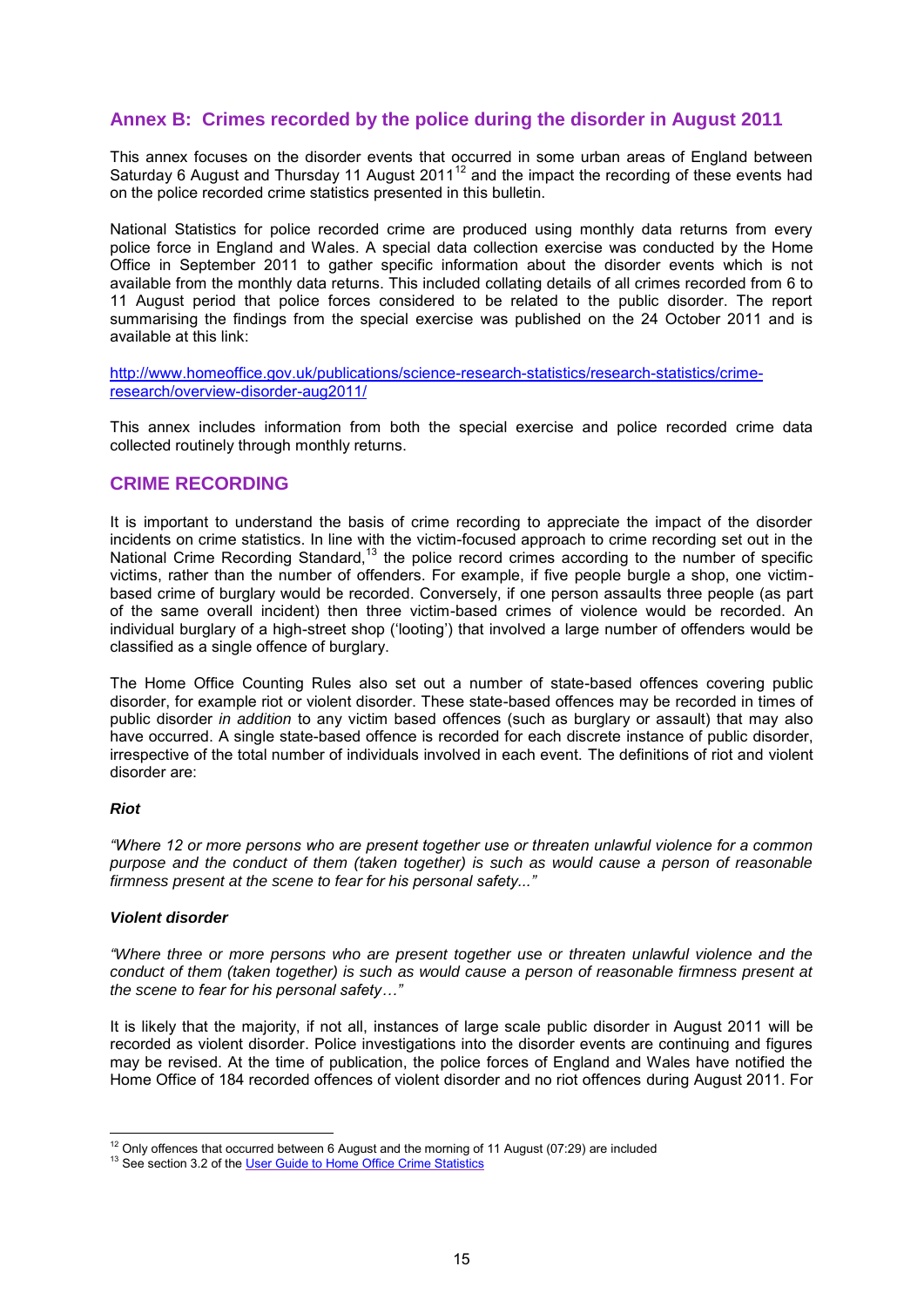comparison, in August 2010 there were 44 recorded offences of violent disorder and no riots; in August 2009 there were 90 instances of violent disorder and no riots.

In the year to September 2011, there were a total of 4,052,866 crimes recorded by police in England and Wales, of which 344,937 were recorded in August. Through the special data collection exercise, police forces affected by the disorder supplied data on recorded crimes that were related to the disorder. Ten forces experienced more extensive disorder and together recorded a total of 5,112 disorder-related offences over the period 6 to 11 August, equivalent to 1.5 per cent of the total number of crimes recorded for August.<sup>14</sup> These figures show that although the disorder events involved a very high level of visible criminality in some localised areas, the overall impact on national recorded crime figures reported elsewhere in this bulletin is small.

Crimes recorded over the period of the disorder were classed as acquisitive crime (e.g. burglary, robbery, vehicle and other theft offences; 50%), criminal damage (e.g. to buildings, vehicles or arson offences; 36%), violent offences (7%), state-based disorder offences (e.g. violent disorder, harassment and other public order offences; 3%) and other offences (e.g. drug offences, dangerous driving; 4%).

#### **OFFENCES IN LOCAL AUTHORITY AREAS WHERE HIGH VOLUMES OF DISORDER-RELATED CRIMES WERE RECORDED**

Fifteen local authorities were identified as experiencing the highest volumes of disorder-related crimes from the special exercise, representing 71 per cent of the total disorder-related crimes reported by the ten principally affected police force areas.

Table B shows the number of crimes recorded in August 2011 in these fifteen local authorities (based on the regular monthly returns), together with the number and percentage of crimes reported to be directly associated with the disorder (based on the special data collection exercise).

| <b>Numbers and percentages</b> |                                         |                                                                             | <b>Recorded crime</b>                                                                                  |
|--------------------------------|-----------------------------------------|-----------------------------------------------------------------------------|--------------------------------------------------------------------------------------------------------|
| <b>Local authority</b>         | Total crimes recorded<br>in August 2011 | Total crimes recorded<br>related to the disorder<br>between 6th-11th August | Percentage of crimes recorded that were<br>related to the disorder between 6th-11th<br>August 2011 (%) |
| Croydon                        | 3,004                                   | 430                                                                         | 14                                                                                                     |
| <b>Manchester</b>              | 4,863                                   | 386                                                                         | 8                                                                                                      |
| <b>Birmingham</b>              | 7,146                                   | 363                                                                         | 5                                                                                                      |
| <b>Southwark</b>               | 2,901                                   | 314                                                                         | 11                                                                                                     |
| <b>Haringey</b>                | 2,222                                   | 303                                                                         | 14                                                                                                     |
| Ealing                         | 2,931                                   | 279                                                                         | 10                                                                                                     |
| Lewisham                       | 2,440                                   | 213                                                                         | 9                                                                                                      |
| Lambeth                        | 3,084                                   | 209                                                                         | 7                                                                                                      |
| <b>Salford</b>                 | 1,798                                   | 188                                                                         | 10                                                                                                     |
| <b>Enfield</b>                 | 2,005                                   | 182                                                                         | 9                                                                                                      |
| Hackney                        | 2,275                                   | 172                                                                         | 8                                                                                                      |
| Greenwich                      | 1,996                                   | 156                                                                         | 8                                                                                                      |
| <b>Newham</b>                  | 2,713                                   | 152                                                                         | 6                                                                                                      |
| Wandsworth                     | 1,942                                   | 150                                                                         | 8                                                                                                      |
| Liverpool                      | 3,764                                   | 146                                                                         | 4                                                                                                      |
| England and Wales <sup>1</sup> | 344,937                                 | 5,112                                                                       |                                                                                                        |

#### **Table B Total crime recorded in local authority areas recording high levels of crime related to the disorder during August 2011**

1. For recorded crime, this is the total number of crimes in England and Wales. For crimes recorded as part of the special data collection exercise this is the total number of crimes reported for the ten police forces with most extensive disorder.

 $14$  The ten principally affected police forces were defined as those that recorded 20 or more disorder-related crimes.

 $\overline{a}$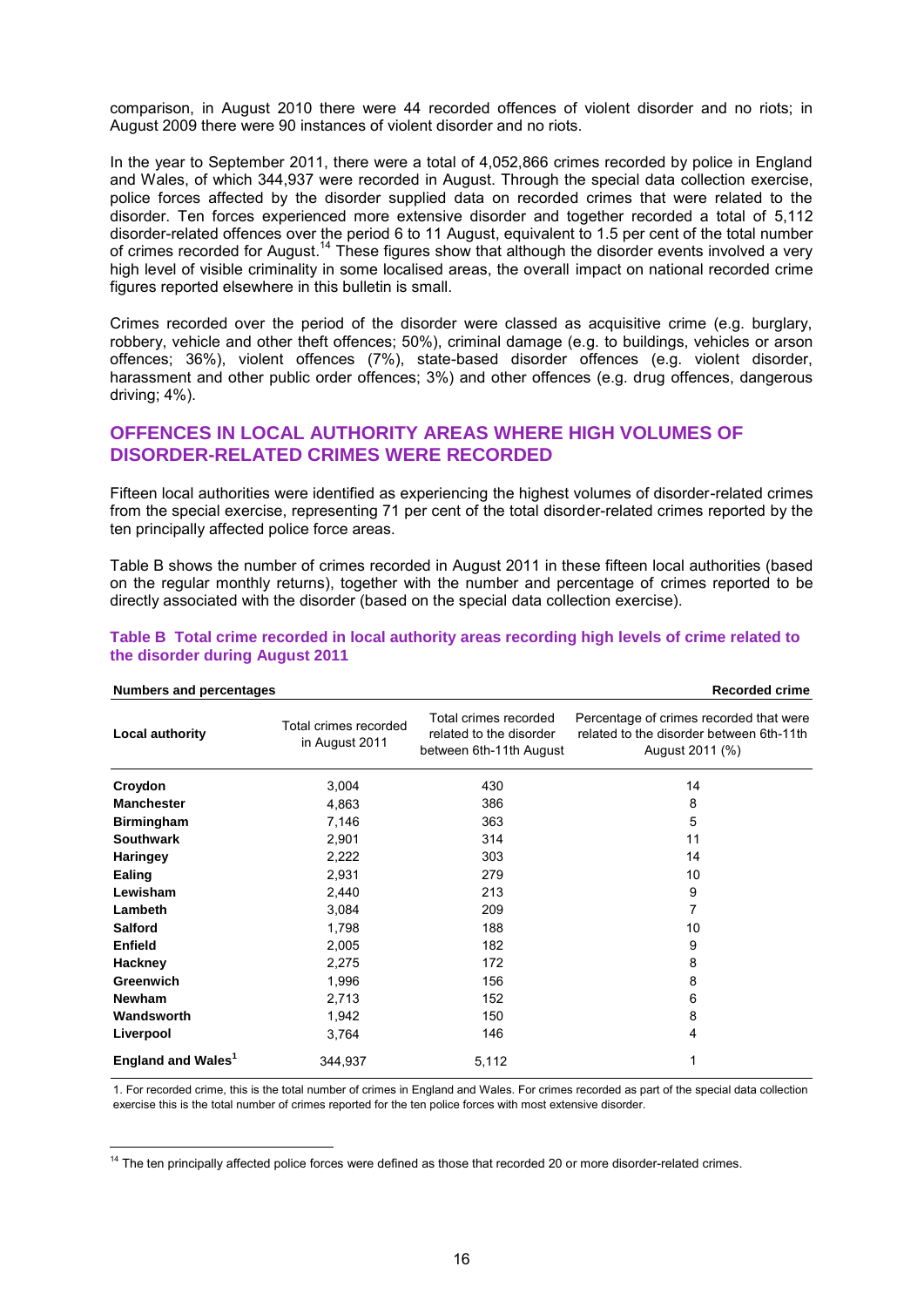The highest number of disorder-related crimes were recorded in the Croydon local authority area and accounted for 14 per cent of the total recorded crimes in August 2011 in this area.

The appendix tables published alongside this Quarterly Update include further details of recorded crime data covering the local authority areas that recorded the highest volumes of disorder-related crimes. For comparison purposes these tables show crimes recorded in the months of July, August and September for the past three years alongside the number of offences specifically identified by the police as being related to the disorder events in August 2011.<sup>15</sup> To provide some context, these are shown as a proportion of offences recorded during the whole of August 2011.

The impact of the disorder-related events on police recorded crime figures varied by local authority area and offence type. For example, in the Croydon area 1,609 acquisitive crime offences were recorded in August 2011 with 20 per cent related to the disorder events. Overall, this is an increase in acquisitive crimes of 17 per cent from August 2010 and an increase of 28 per cent from August 2009. In contrast, in the Manchester local authority area there were 2,620 acquisitive crime offences recorded in August 2011, seven per cent of which were related to the disorder events. Overall, this is down two per cent from August in the previous year and down 12 per cent from August 2009 (Table B1).

All but two of the local authorities where the highest volumes of disorder-related crimes were reported recorded more criminal damage offences in August 2011 compared with August 2010, but nine of the 15 recorded fewer of these compared with August 2009. The proportion of criminal damage offences reported as being related to the disorder events varied by local authority area, ranging from 11 per cent to 34 per cent (Table B2).

Police reported a lower number of violent offences relating to the disorder events compared with acquisitive offences. Police recorded violent offences were lower in August 2011 compared with August 2010 in 11 of the 15 local authority areas that reported high volumes of disorder-related offences. For example, in Salford there was a 22 per cent decrease in the number of violent offences in August 2011 compared with August 2010, despite reporting 48 disorder-related violent offences, the highest of the 15 local authority areas (Table B3).

More state-based disorder offences (e.g. riot, violent disorder, harassment and causing public fear, alarm or distress) were recorded in August 2011 compared with August 2010 in the following local authority areas:

Croydon, Lambeth, Enfield, Greenwich and Newham.

Fewer such offences were recorded in:

 $\overline{a}$ 

 Manchester, Birmingham, Southwark, Haringey, Ealing, Lewisham, Salford, Hackney, Wandsworth and Liverpool.

The proportion of these state-based offences reported as being directly related to the disorder events ranged from one per cent in Southwark, Hackney and Greenwich to eight per cent in Croydon (Table B5).

 $15$  Figures taken from 'An overview of recorded crimes and arrests resulting from disorder events in August 2011' [http://www.homeoffice.gov.uk/publications/science-research-statistics/research-statistics/crime-research/overview-disorder](http://www.homeoffice.gov.uk/publications/science-research-statistics/research-statistics/crime-research/overview-disorder-aug2011/)[aug2011/](http://www.homeoffice.gov.uk/publications/science-research-statistics/research-statistics/crime-research/overview-disorder-aug2011/)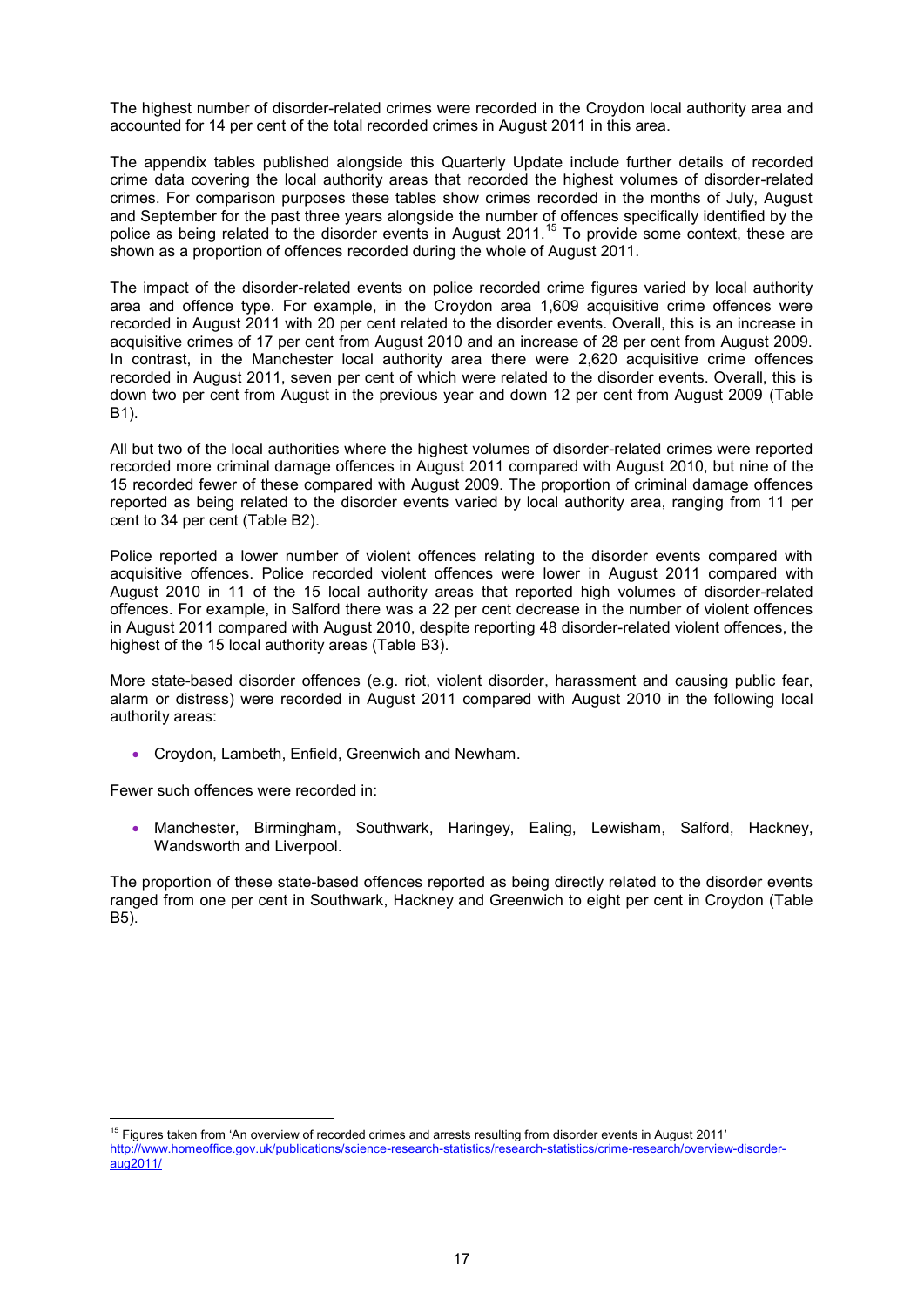#### **Annex C: Medium-term trends in BCS crime**

This annex provides some supplementary information on the medium-term trends in BCS crimes. All data presented here cover 12 months periods from October to September. The period since 2004 has been chosen, as from this point onwards a general levelling off of BCS crime has been seen (Chaplin *et al.*, 2011), and so this is a relevant starting point to look at medium-term patterns.

The graphs below show the number of crimes for the past seven years for each of the categories of crime shown in Figure 1. Error bars are used to indicate confidence intervals at the 95% level. Where differences between data points are such that the error bars do not overlap, this is evidence of a real change in crime levels that is unlikely to simply be a result of the uncertainty associated with any survey that doesn't cover the entire population. Non-overlapping changes can be said to be statistically significant (for more information on statistical significance and confidence intervals, see Section 8 of the [User Guide to Home Office Crime Statistics\)](http://www.homeoffice.gov.uk/publications/science-research-statistics/research-statistics/crime-research/user-guide-crime-statistics/)

The population estimate data used to create these estimates has been recently revised. Although this revised data is used in the 2009/10 and 2010/11 estimates, please note that earlier figures have not been revised, and are those figures that have been published in previous quarterly bulletins.



#### **Figure C1 Vandalism BCS offences, year to September 2005 to 2011**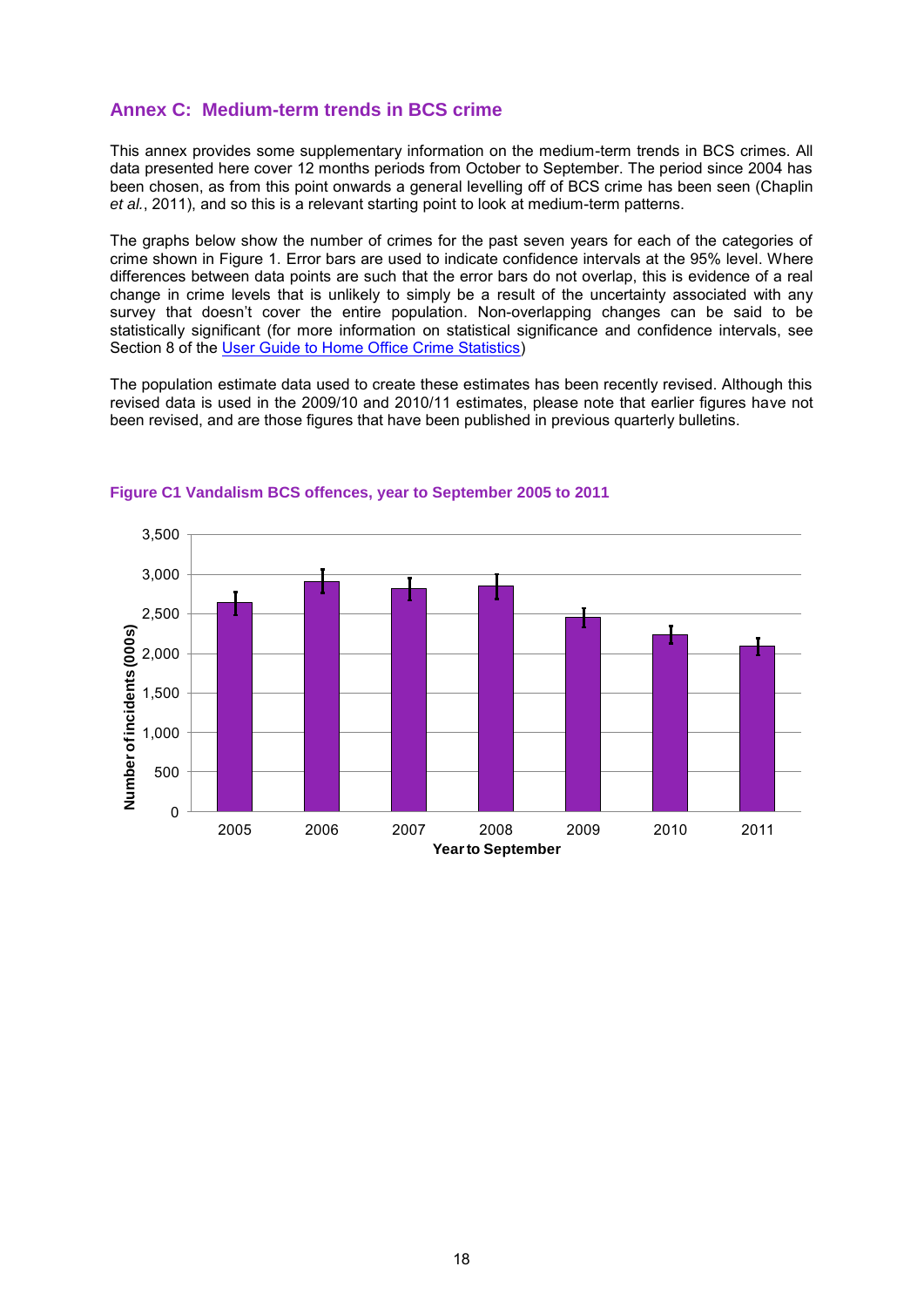

#### **Figure C2 Burglary BCS offences, year to September 2005 to 2011**



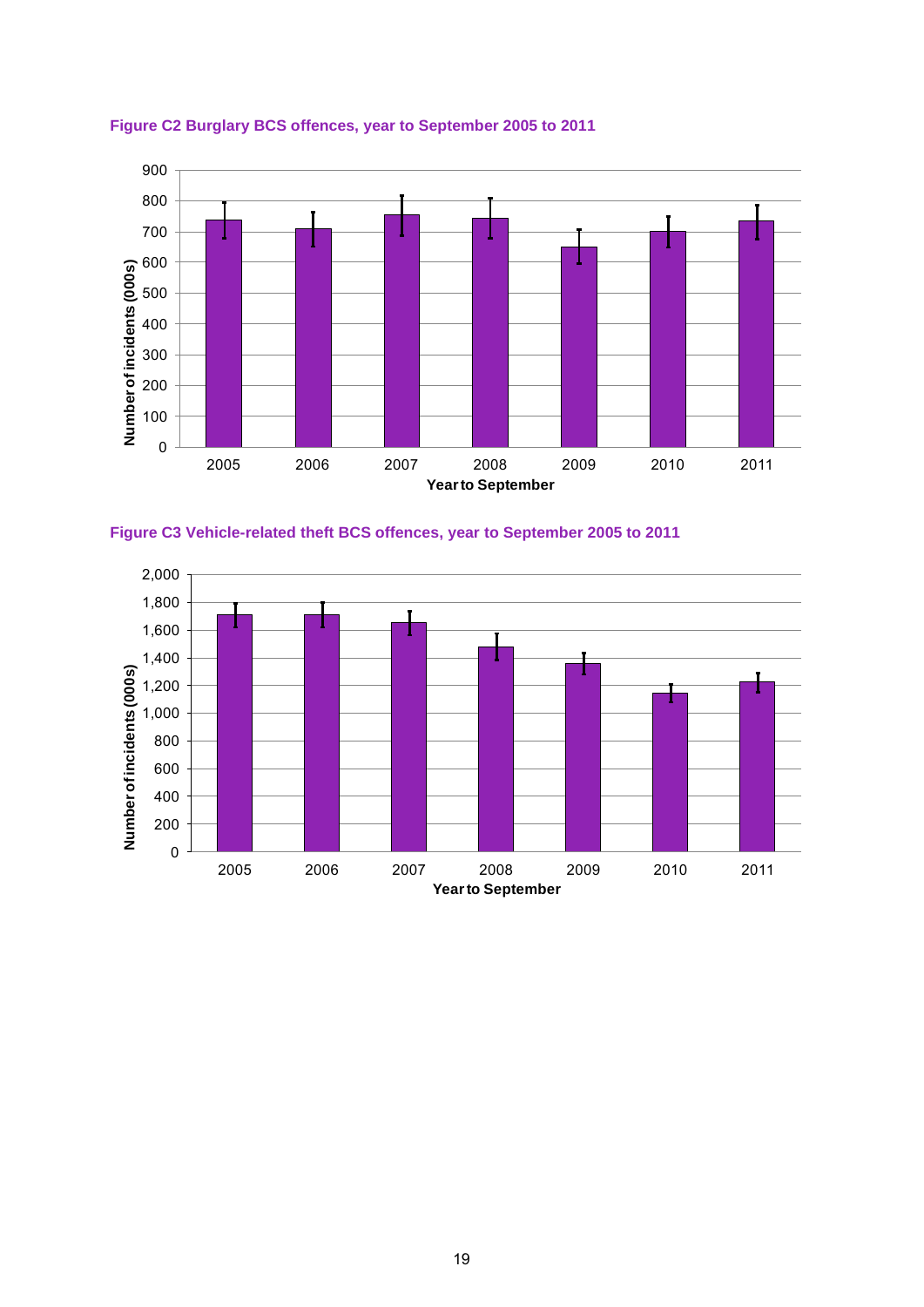





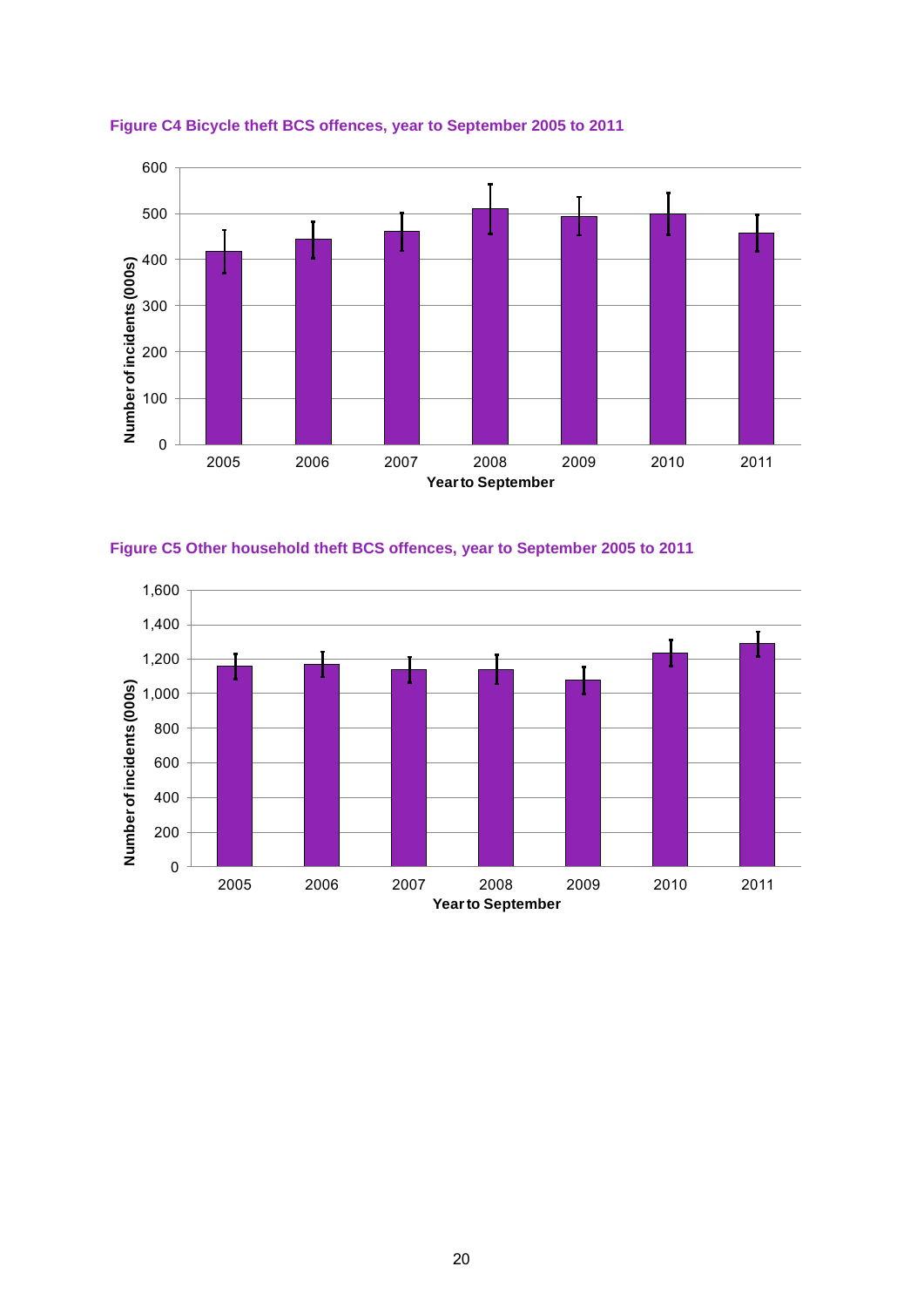





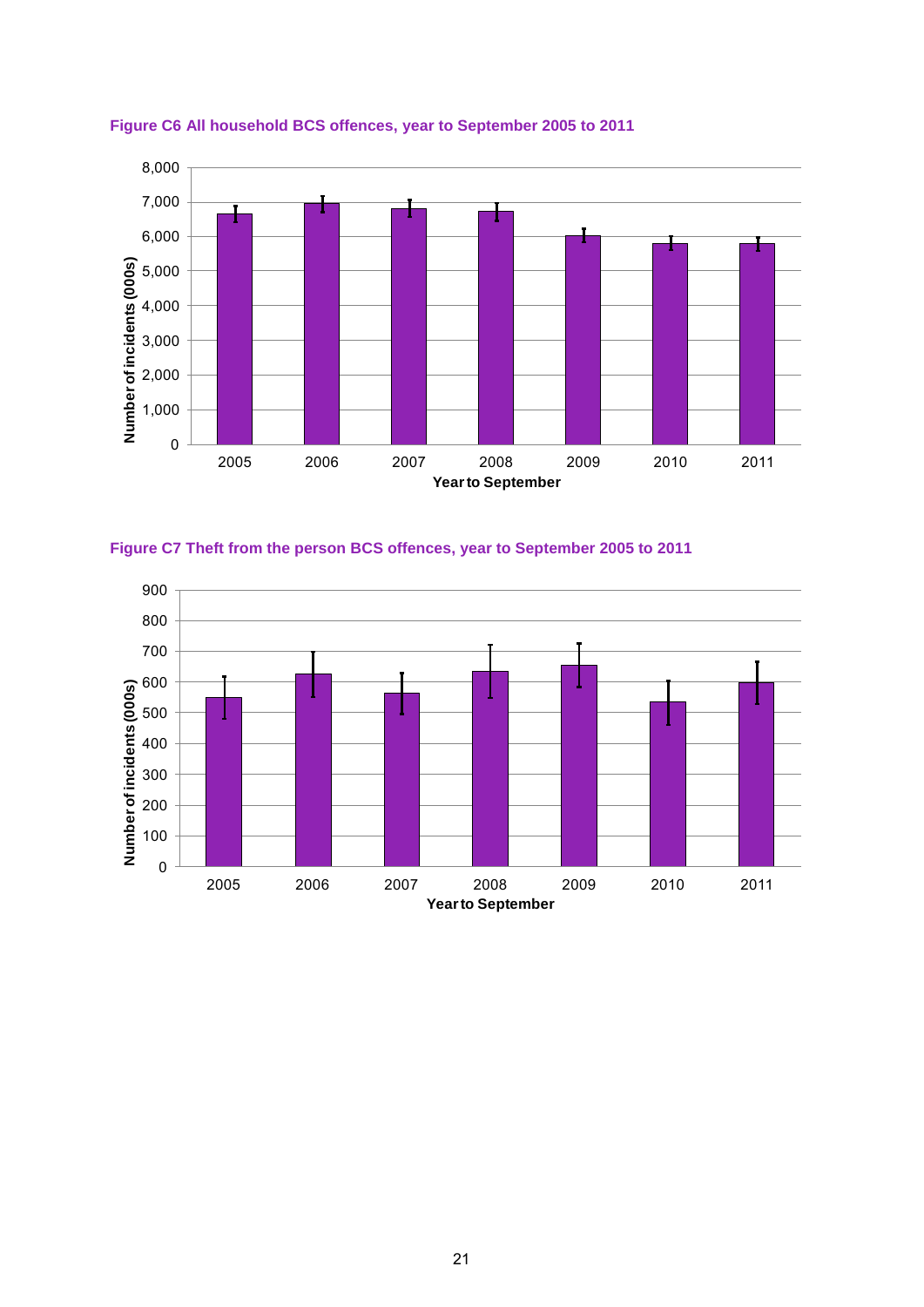

**Figure C8 Other theft of personal property BCS offences, year to September 2005 to 2011** 



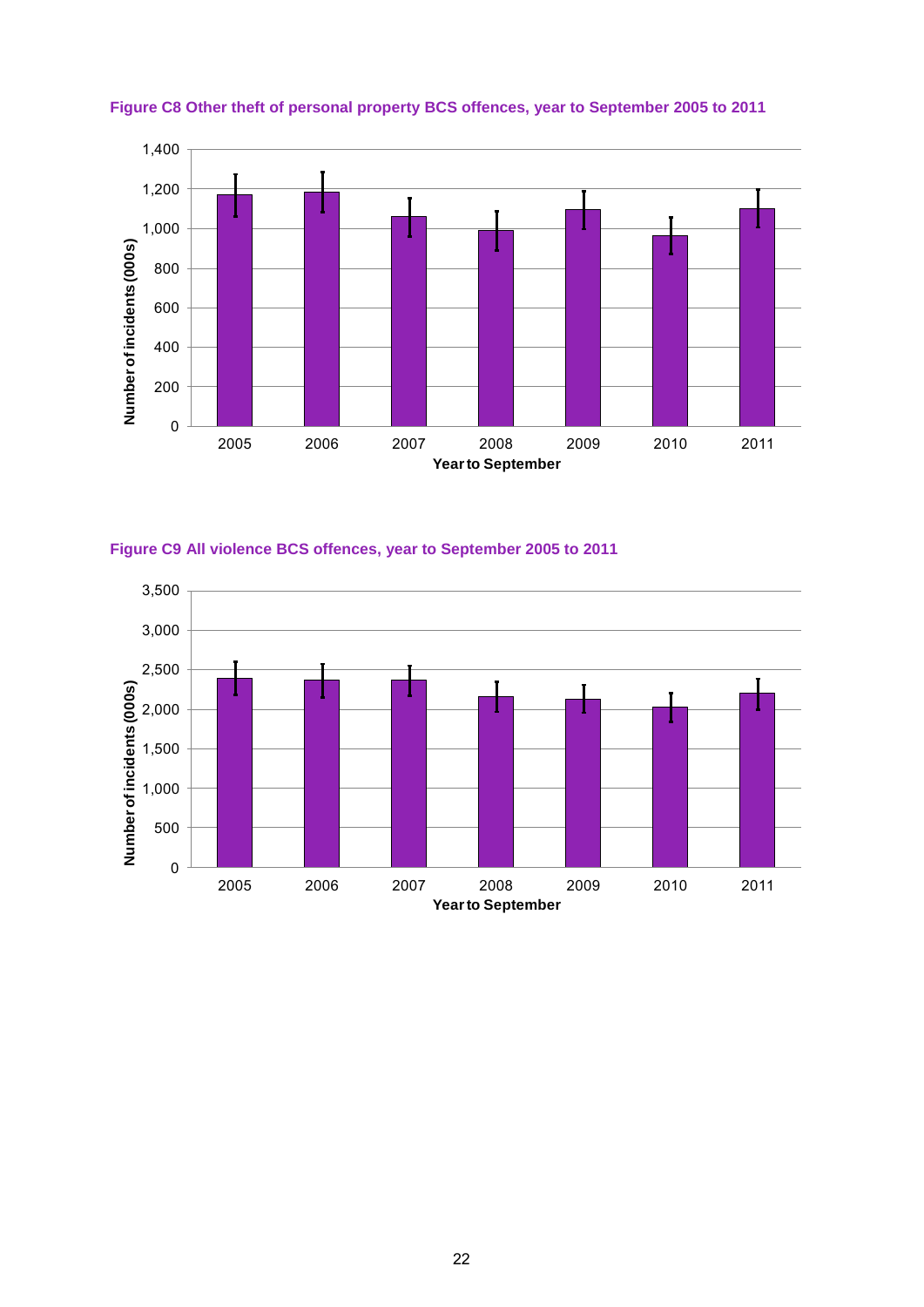

#### **Figure C10 All personal BCS offences, year to September 2005 to 2011**